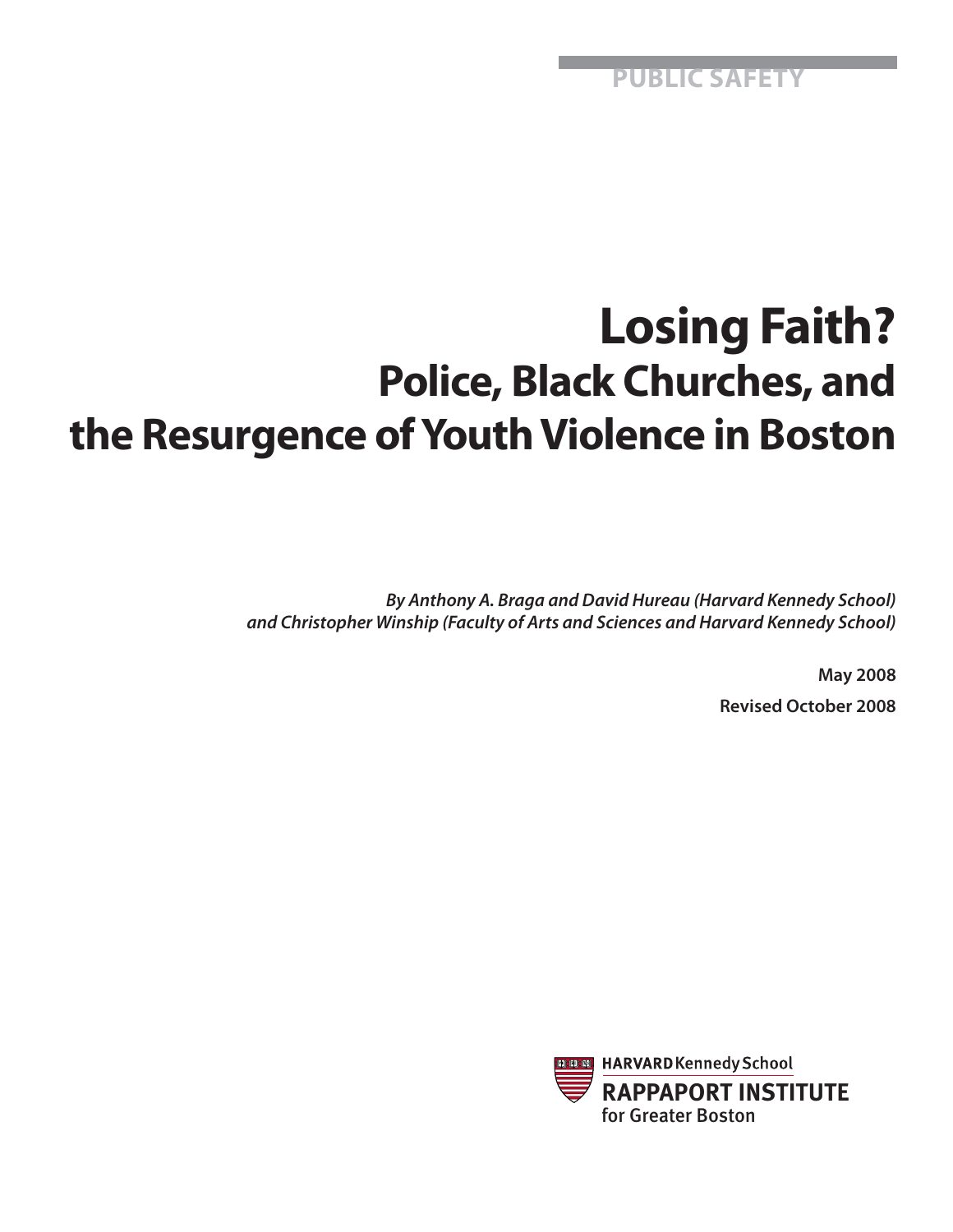# **Authors**

**Anthony A. Braga** is a Senior Research Associate and Lecturer in Public Policy at Harvard University's Kennedy School of Government and a Senior Research Fellow at the Berkeley Center for Criminal Justice, University of California, Berkeley.

**David Hureau** is a Research Associate in the Program in Criminal Justice Policy and Management at Harvard's Kennedy School of Government.

**Christopher Winship** is the Diker-Tishman Professor of Sociology in Harvard's Faculty of Arts and Sciences and is a faculty member at Harvard's Kennedy School of Government.

## **Acknowledgements**

The authors would like to thank Commissioner Edward Davis, Superintendent Paul Joyce, Superintendent Kenneth Fong, Deputy Superintendent Earl Perkins, and Carl Walter of the Boston Police Department for their assistance in the acquisition of the data presented in this article. We also would like to thank Brian Welch and Baillie Aaron for their excellent assistance in the completion of this article. A version of this paper is forthcoming in the *Ohio State Journal of Criminal Law*.

*© 2008 by the President and Fellows of Harvard College.* 

*The research presented here was primarily supported by funds from the Russell Sage Foundation and the Boston Foundation with*  support from the Rappaport Institute for Greater Boston. The contents reflect the views of the authors (who are responsible for the facts *and accuracy of the research herein) and do not represent the offi cial views or policies of the Russell Sage Foundation, The Boston Foundation, Boston Police Department, the Ten Point Coalition, or the Rappaport Institute for Greater Boston.*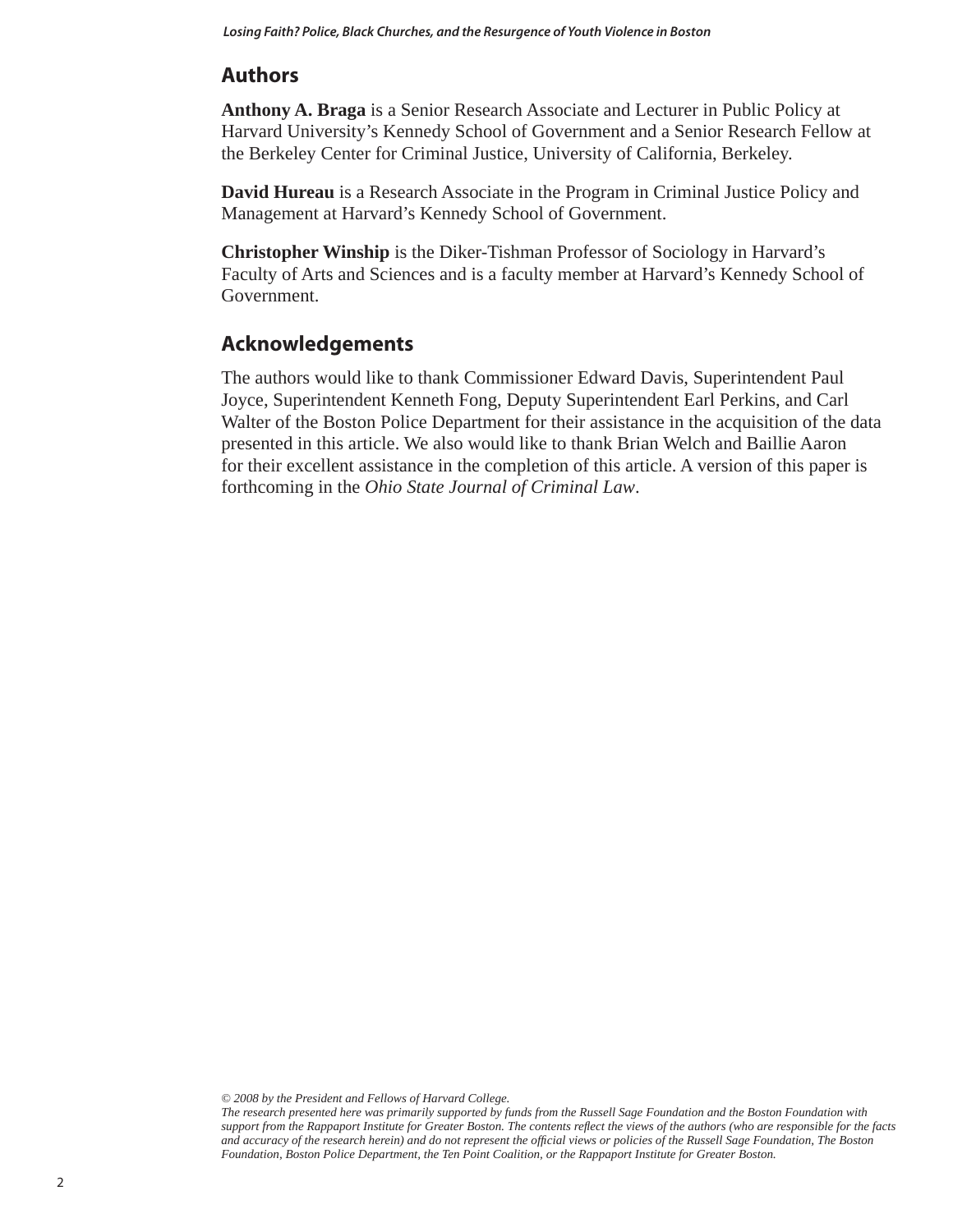# **Table of Contents**

| Section II: The Nature and Causes of Boston's Resurgence in Youth Violence, 2000 - 2006 4 |
|-------------------------------------------------------------------------------------------|
|                                                                                           |
|                                                                                           |
|                                                                                           |
|                                                                                           |
| Section VII: Reclaiming Faith? Restoring Effective Police-Community Partnerships14        |
|                                                                                           |
|                                                                                           |

## **Maps and Tables**

| Figure 9: Minority Complaints Against Boston Police Officers by Type of Complaint, 1993 - 2006 15 |  |
|---------------------------------------------------------------------------------------------------|--|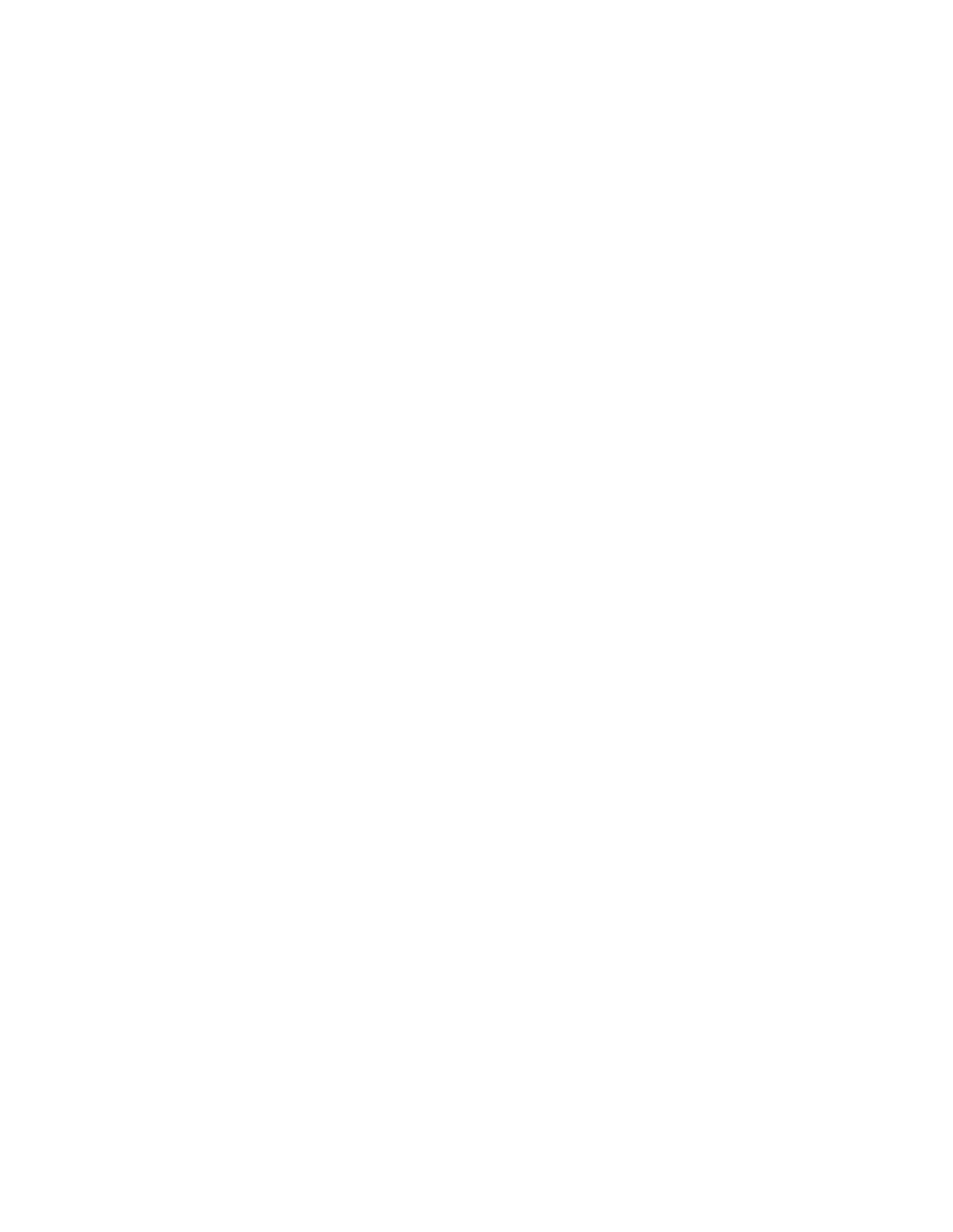## **EXECUTIVE SUMMARY**

Boston received national acclaim for its innovative approach to preventing youth violence in the 1990s.<sup>1</sup> The well-known "Operation Ceasefire" initiative was an interagency violence prevention intervention that focused enforcement and social service resources on a small number of ganginvolved offenders at the heart of the city's youth violence problem.<sup>2</sup> The Ceasefire strategy was associated with a near two-thirds drop in youth homicide in the late 1990s.<sup>3</sup> While the sudden decrease in youth homicide was surprising and certainly newsworthy, the Boston approach was also noted for its extraordinary police-community relationship spearheaded by the Ten Point Coalition of activist black clergy.<sup>4</sup> The involvement of black ministers in the Ceasefire strategy provided a mechanism of transparency and accountability to the minority community that conferred the legitimacy necessary to pursue aggressive intervention with high-risk youth.<sup>5</sup> Given the history of poor race relations in the City of Boston, it was remarkable that any group of black community members was able to forge such a highly productive partnership with the Boston Police Department.<sup>6</sup>

Unfortunately, since the glory days of the 1990s, the so-called "Boston Miracle" appears to have unraveled.<sup>7</sup> Over the course of the early years of the new millennium, youth violence has, once again, risen dramatically in Boston. Given this rise, the obvious question is whether the Boston approach to youth violence is as effective as previously thought. Put in other words, has the period since 2000 provided a test of the Boston model with a negative evaluation now being warranted given the rise of violence during part of this past decade?

In this paper, we address the above question by presenting an analysis of recent efforts by the Boston Police Department and Ten Point Coalition to prevent youth violence. Our basic conclusion is not that the Boston model of the 1990s has failed, but rather that the City of Boston and the Boston Police failed to pursue the policies and practices that had been so successful during the 1990s.<sup>8</sup>

We begin by briefly describing the "Boston Miracle" of the 1990s. We then document the key parallels between the youth violence epidemics in the 1990s and the 2000s, delineate strategic changes and problems in relationships in the Boston Police Department and Ten Point Coalition, and describe the negative effects of the changes in these organizations as measured by citizen complaints against the police data and citizen public safety survey data. We conclude the paper by documenting recent efforts to reclaim Boston's legacy from the 1990s and commenting on the lessons learned from the evolving capacity of the Boston Police and black clergy to prevent youth violence.

It is important to note here that this paper focuses on the experience of two key organizations, the Boston Police Department and the Ten Point Coalition of activist black clergy, in responding to one serious crime problem—gang-related youth violence in Boston between the early 1990s and 2006. Both organizations have significant responsibilities beyond preventing gang violence, and this paper does not examine their performance in dealing with a broader range of public problems. It is also important to note that numerous other organizations, such as the Boston streetworker program (city-employed gang outreach workers), Massachusetts Probation, Suffolk County District Attorney's Office, federal law enforcement agencies, and other community-based organizations played important roles in reducing gang violence during the 1990s. Regrettably, a summary of the individual trajectories of these agencies over the study time period is beyond the scope of this inquiry.

### **Section I: Youth Violence in the 1990s and the "Boston Miracle"**

Like many American cities during the late 1980s and early 1990s, Boston suffered an epidemic of youth violence that had its roots in the rapid spread of street-level crack-cocaine markets.9 Measured as a homicide problem, Boston experienced a dramatic increase in the number of youth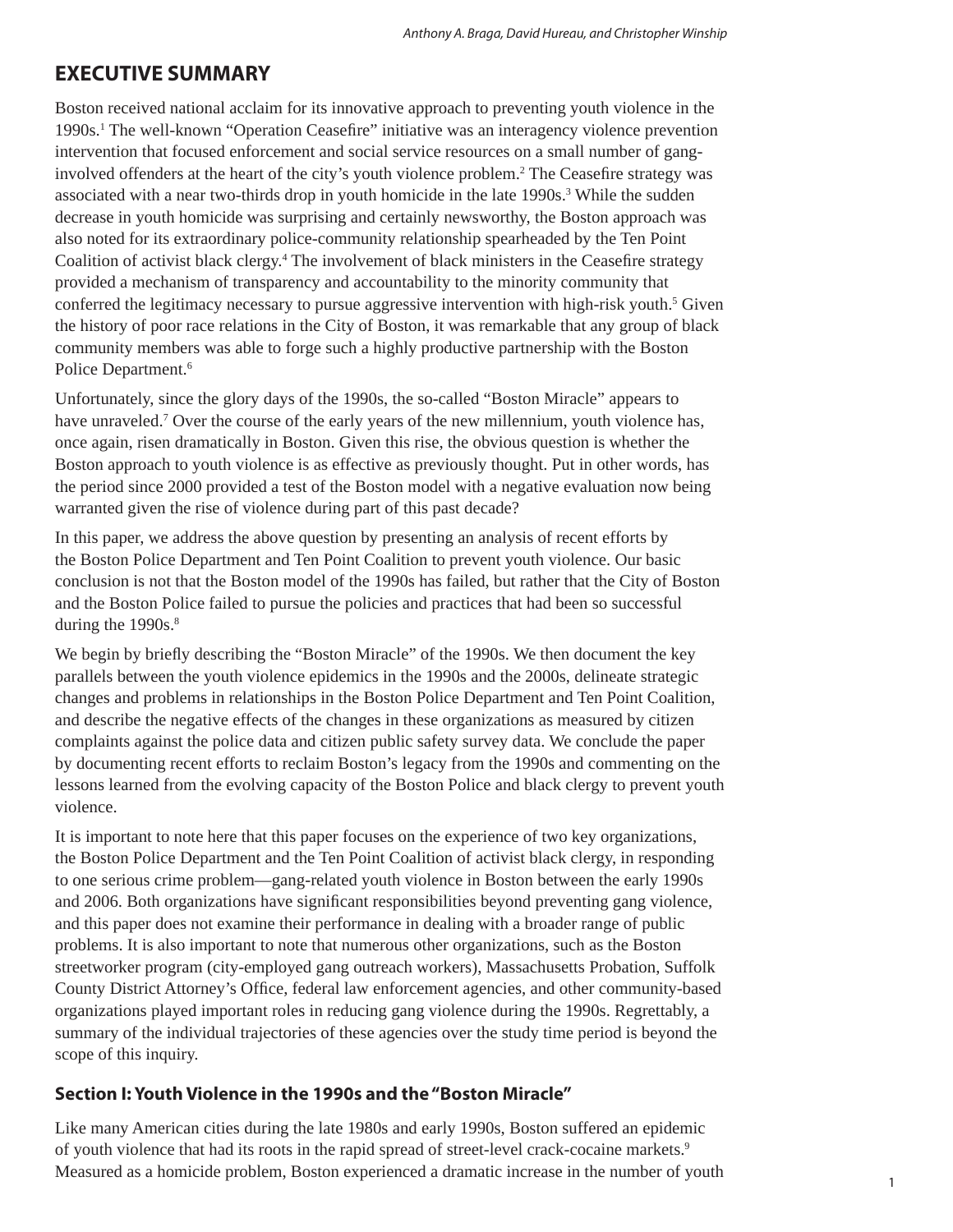#### *Figure 1: Youth Homicide in Boston, 1976-2006*



victims ages 24 and under<sup>10</sup> (Figure 1). During the "pre-epidemic" years of 1980 through 1988, Boston averaged approximately 28 youth homicides per year. The number of youth homicides increased to 40 victims in 1989 and peaked at 73 victims in 1990. While youth homicide subsequently decreased from the peak year, the yearly number of victims never returned to levels of the pre-epidemic years. Between 1991 and 1995, Boston averaged nearly 45 youth homicides per year.11 The city remained in crisis over its youth violence problem.12

Unfortunately, the Boston Police Department was ill equipped to deal with the sudden increase in serious youth violence. Boston Police relied upon highly aggressive and often impudent policing tactics to deal with street gang violence.13 A series of well-publicized scandals emanating from an indiscriminate policy of stopping and frisking of all black males in high-crime areas outraged Boston's black community.14 These scandals lead to the establishment of the St. Clair Commission, an independent committee appointed to investigate the policies and practices of the Boston Police.<sup>15</sup> In 1992 the Commission released its report, which cited widespread corruption and incompetent management and called for extensive reform including the replacement of top personnel.16

In response, the Boston Police overhauled its organization, mission, and tactics during the early 1990s.17 The existing command staff, including the Commissioner, were replaced with new officers who were known to be innovative and hardworking; investments were made to improve the Department's technology to understand crime problems; a neighborhood policing plan was implemented; and beat-level officers were trained in the methods of community and problemoriented policing. In 1991, the Anti-Gang Violence Unit (AGVU) was created and charged with disrupting ongoing gang conflicts rather than following the past policy of simply arresting as many offenders as possible. By 1994, the AGVU evolved into the Youth Violence Strike Force (YVSF), an elite unit of some 40 officers and detectives, and its mandate was broadened beyond controlling outbreaks of gang violence to more general youth violence prevention. While these changes were important in creating an environment where the police could collaborate with the community, residents of Boston's poor minority neighborhoods remained wary of and dissatisfied with a police department that had a long history of abusive and unfair treatment.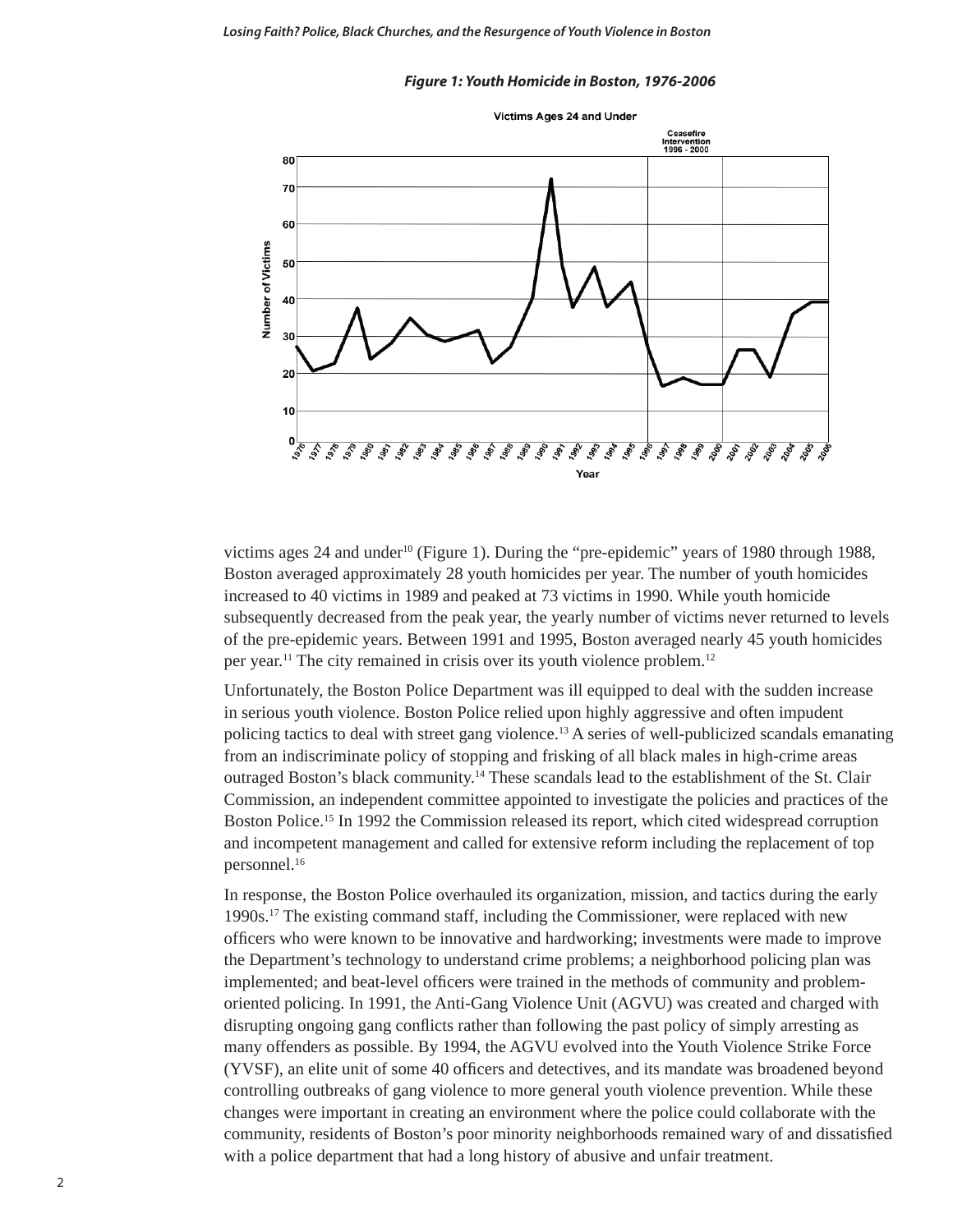#### *Anthony A. Braga, David Hureau, and Christopher Winship*

In 1992, a loosely allied group of activist black clergy formed The Ten Point Coalition after a gang invasion of the Morningstar Baptist Church.18 During a memorial for a slain gang member, members of a rival gang attacked mourners with knives and guns. In the wake of that outrage, the Ten Point Coalition ministers decided they should attempt to prevent the youth in their community from joining gangs, and that they needed to send an anti-violence message to all youth, whether gang-involved or not. Initially, the ministers assumed an adversarial role to the Boston Police and were highly critical in the public media of police efforts to prevent youth violence. However, as the ministers worked the streets, they started to form effective relationships with particular YVSF officers and develop a shared understanding of the nature of youth violence in Boston. Increasingly, ministers and YVSF officers found themselves in agreement that only a small number of youth in the neighborhoods were involved in violence, that many of these ganginvolved youth were better served by intervention and prevention strategies, and that only a small number needed to be removed from the streets through arrest and prosecution strategies.

As the relationship developed, the Ten Point ministers began to shelter the police from broad public criticism when the police were engaged in activities the ministers deemed to be of interest to the community and its youth.19 The ministers also helped the Boston Police manage negative publicity by the local media after several potentially explosive events ranging from the beating of a black undercover officer by uniformed police officers<sup>20</sup> to the accidental death of 75-year-old retired minister who suffered a fatal heart attack during a botched drug raid.<sup>21</sup> The relationship between Boston Police and black clergy was a new mechanism of police accountability that was necessary in order to create trust that new programs would be beneficial to the community.<sup>22</sup> This trust was essential for establishing needed community and political support for innovative efforts by the Boston Police.

The forerunner to "Operation Ceasefire" was the Boston Gun Project, a problem-oriented policing project aimed at preventing and controlling serious youth violence.<sup>23</sup> The problem analysis phase of the Project began in early 1995 and the "Operation Ceasefire" strategy was implemented in mid-1996. The trajectory of the Project and of Ceasefire has been extensively documented.<sup>24</sup> Briefly, a problem-solving working group of law enforcement personnel, youth workers, and researchers diagnosed the youth violence problem in Boston as one of patterned, largely vendetta-like hostility amongst a small population of highly active criminal offenders, and particularly amongst those involved in some 60 loose, informal, mostly neighborhood-based gangs.25 Only one percent of Boston youth participated in youth gangs, but these youth generated at least 60 percent of youth homicide in the city.<sup>26</sup> Based on the problem analysis findings, the Boston Gun Project working group crafted the "Operation Ceasefire" initiative that was tightly focused on disrupting ongoing conflicts among youth gangs.

The YVSF coordinated the actions of "Operation Ceasefire". An interagency working group was convened on a bi-weekly basis to address outbreaks of serious gang violence. This working group was comprised of law enforcement personnel, youth workers, and, as the operation expanded, Ten Point Coalition clergy. It drew upon on an existing "network of capacity" consisting of dense and productive relationships that were established as Boston attempted to come to grips with its youth violence epidemic.<sup>27</sup> "Operation Ceasefire's" "pulling levers" strategy was designed to deter gang violence by reaching out directly to gangs, stating explicitly that violence would no longer be tolerated, and backing up that message by "pulling every lever" legally available when violence occurred.28 These law enforcement levers included disrupting street-level drug markets, serving warrants, mounting federal prosecutions, and changing the conditions of community supervision for probationers and parolees in the targeted group. Simultaneously, youth workers, probation and parole officers, and clergy offered gang members services and other kinds of help. If gang members wanted to step away from a violent lifestyle, the Ceasefire working group focused on providing them with the services and opportunities necessary to make the transition.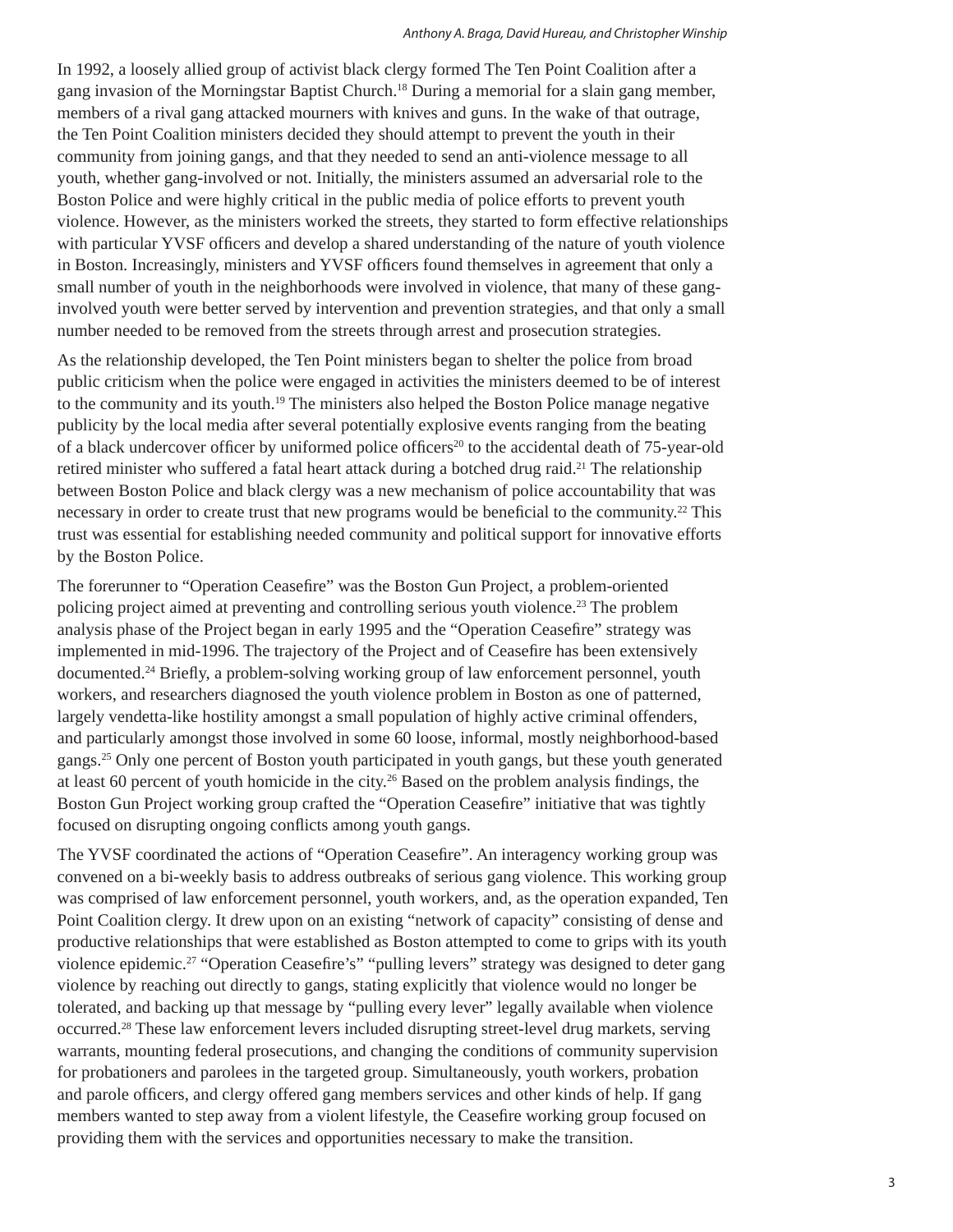The working group delivered its anti-violence message in formal meetings with gang members; through individual police and probation contacts with gang members; through meetings with inmates of secure juvenile facilities in the city; and through gang outreach workers.<sup>29</sup> The deterrence message was not a deal with gang members to stop violence. Rather, it was a promise to gang members that violent behavior would evoke an immediate and intense response. If gangs committed other crimes but refrained from violence, the normal workings of police, prosecutors, and the rest of the criminal justice system dealt with these matters. But if gang members hurt people, the Working Group focused its enforcement actions on them.

A large reduction in the yearly number of Boston youth homicides followed immediately after "Operation Ceasefire" was implemented in mid-1996. This reduction was sustained for the next five years (see Figure 1). A U.S. Department of Justice-sponsored evaluation of "Operation" Ceasefire" reported that the intervention was associated with a 63 percent decrease in monthly number of Boston youth homicides, a 32 percent decrease in monthly number of shots-fired calls, a 25 percent decrease in monthly number of gun assaults, and, in one high-risk police district given special attention in the evaluation, a 44 percent decrease in monthly number of youth gun assault incidents.<sup>30</sup> The evaluation also suggested that Boston's significant youth homicide reduction associated with "Operation Ceasefire" was distinct when compared to youth homicide trends in most major U.S. and New England cities.<sup>31</sup> The Ceasefire program, as designed, was in place until 2000.

## **Section II: The Nature of Boston's Resurgence in Youth Violence, 2000 – 2006**

Boston's resurgence in youth violence shares many of the same characteristics of the epidemic of the late 1980s and early 1990s. Soon after Ceasefire ended, the yearly number of youth homicides increased from 15 victims in 2000 to 26 victims in both 2001 and 2002, and then skyrocketed to 39 victims in 2006 (Figure 1). Between 2000 and 2006, Boston youth homicide had increased by 160 percent. As in the 1990s, firearms were the weapons of choice over the course of this new epidemic of youth violence.<sup>32</sup> Eighty percent of the youth homicide victims during this time period were killed by firearms (166 of 207 youth victims). Fatal and non-fatal shootings also increased dramatically over this same time period (Figure 2). Similar to the trajectory of



*Figure 2: Shootings in Boston, 1999 - 2006*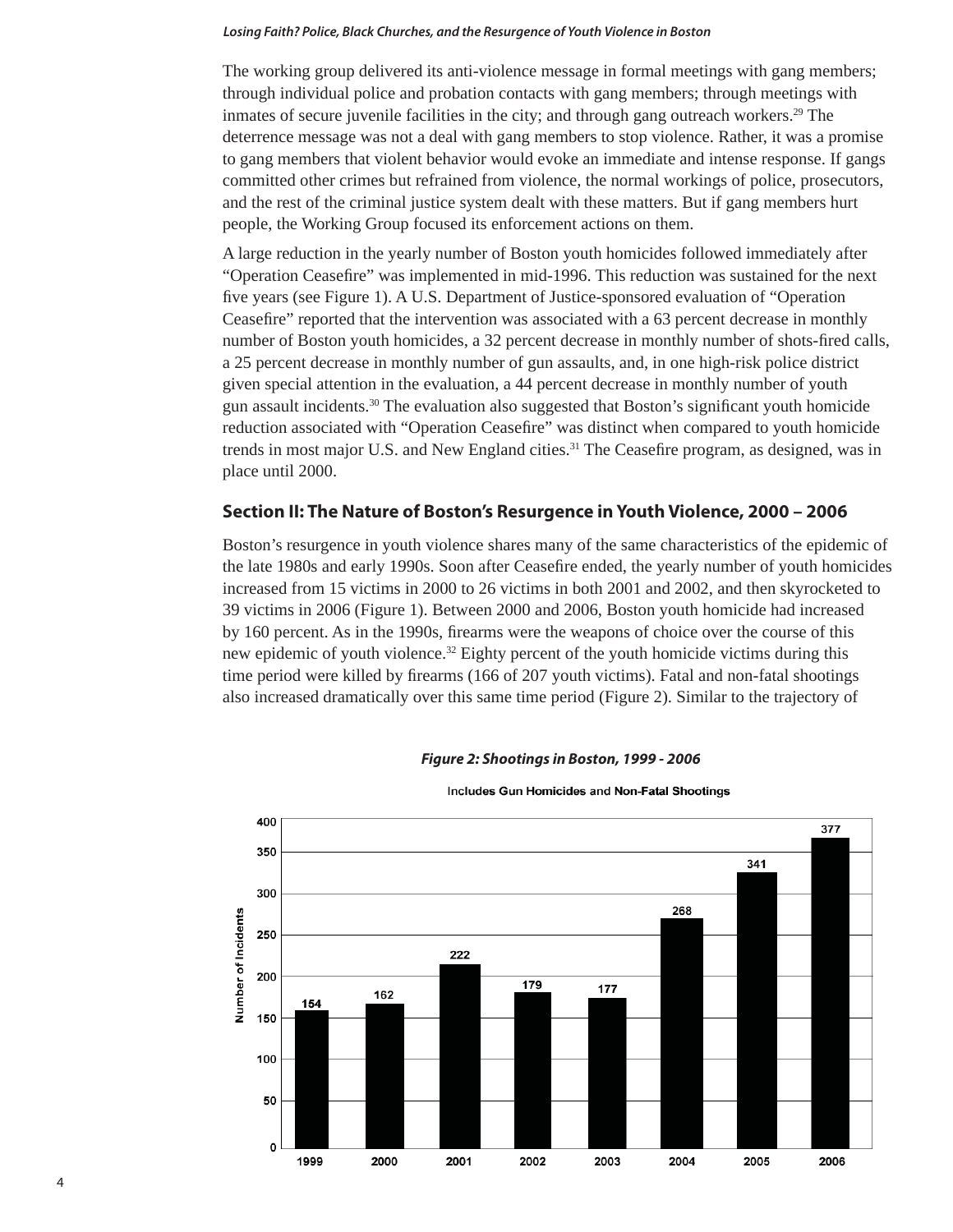

*Figure3: Homicides with a Firearm and Non-Fatal Shootings, January - December 2006*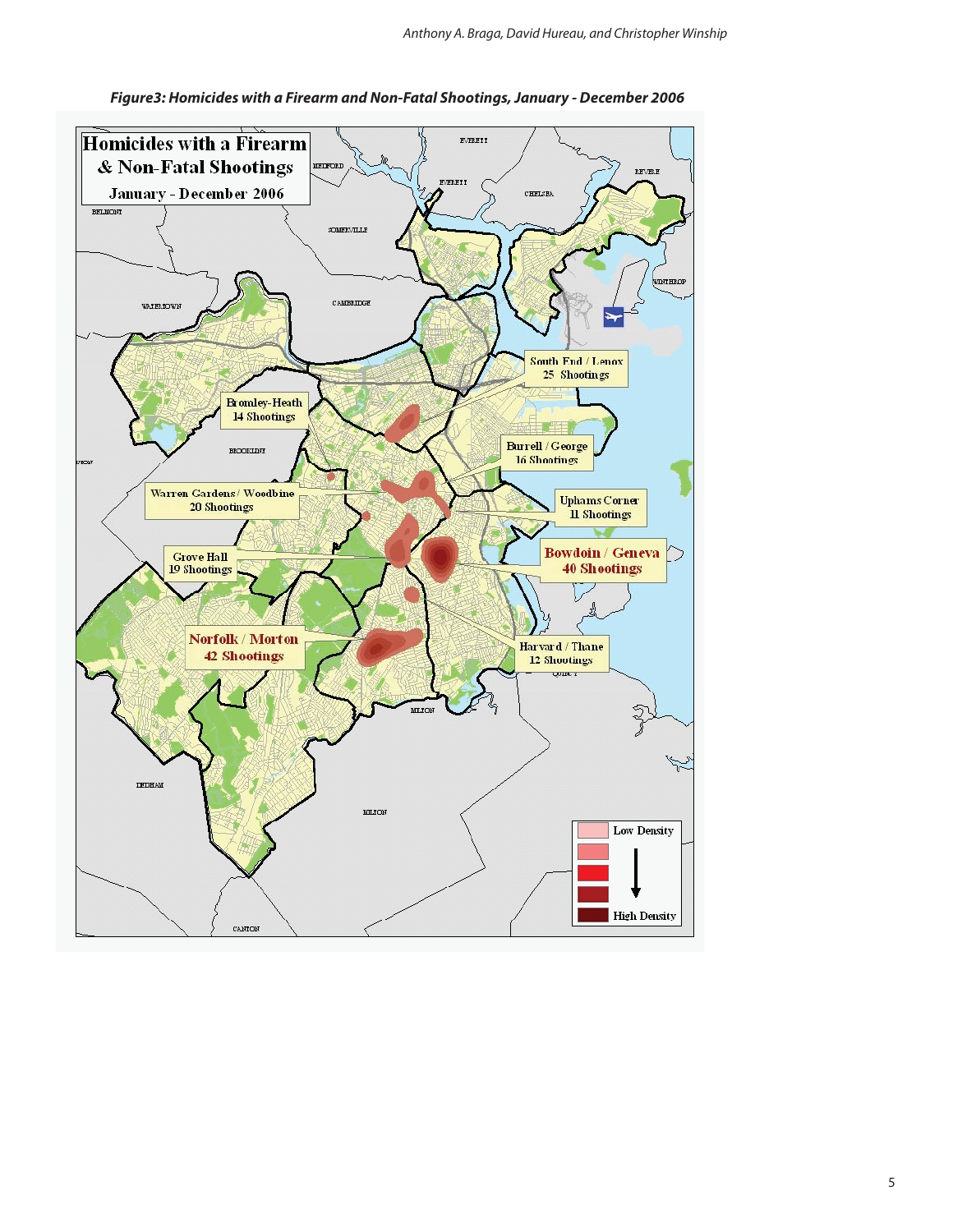Boston youth homicides, the yearly number of shootings increased modestly between 2000 (162) and 2003 (177), followed by much larger increases in 2004 (268), 2005 (341), and 2006 (377). Between 2000 and 2006, the yearly number of shootings had increased by 133 percent. Most of the shootings were concentrated in a small number of gun violence hot spots in Boston's disadvantaged, predominately minority neighborhoods of Dorchester, Mattapan, and Roxbury.33 These gun violence hot spots covered only 5.1 percent of Boston's 48.4 square miles, but generated nearly 53 percent (199) of the 377 fatal and non-fatal shootings in 2006 (Figure 3).

Youth homicide victims and youth homicide offenders share essentially the same demographic characteristics.34 Homicide victims were mostly male (92.8%, 192 of 207 youth victims) and largely from minority groups. The racial and ethnic breakdown of youth homicide victims was 75.4 percent Black non-Hispanic, 8.7 percent White Hispanic, 5.8 percent Black Hispanic, 5.3 percent White non-Hispanic, and 4.8 percent Asian or other ethnic groups. Arrested youth homicide offenders were also mostly male (95.9%, 116 of 121 youth offenders) and largely from minority groups. The racial and ethnic breakdown of youth homicide offenders was 71.9 percent Black non-Hispanic, 9.9 percent White non-Hispanic, 8.2 percent Asian or other ethnic groups, 6.6 percent White Hispanic, and 3.3 percent Black Hispanic. Both youth homicide victims and youth homicide offenders were mostly between the ages of 18 and 24. Only 23.2% of youth homicide victims (48 of 207) and 20.7% of youth homicide offenders (25 of 121) were ages 17 and under.

Boston youth homicide victims and youth homicide offenders were also very well known to the criminal justice system before each homicide event. $35\,67.1$  percent of youth homicide victims (139 of 207) and 86.8 percent of youth homicide offenders (105 of 121) had been arraigned at least once in Massachusetts State Courts before the homicide occurred. For those individuals who were previously known to the criminal and juvenile justice systems, youth homicide victims had, on average, 8.7 prior arraignments and youth homicide offenders had, on average, 7.1 prior arraignments. The prior criminal histories of both youth homicide victims and youth homicide offenders were characterized by a wide range of offense types including armed and unarmed violent offenses, illegal gun possession offenses, property offenses, drug offenses, and disorder offenses.36 Youth homicide victims and youth homicide offenders had also been under some form of criminal justice system control before the homicide occurred. For youth homicide victims previously known to the justice system, 50.4 percent had been sentenced to serve time in an adult or juvenile correctional facility (70 of 139), 69.1 percent had previously been on probation before they were killed (96 of 139), and 30.9 percent were under active probation supervision at the time they were killed (43 of 139). Similarly, for youth homicide offenders previously known to the justice system, 55.2 percent had been sentenced to serve time in an adult or juvenile correctional facility (58 of 105), 57.1 percent had previously been on probation before they killed (60 of 105), and 25.7 percent were under active probation supervision at the time they killed (27 of 105).

Much of the increase in youth homicide has been driven by a resurgence of gang violence in Boston (Figure 4).<sup>37</sup> In 1999, the last full year of Ceasefire intervention, there were only 5 gangrelated youth homicides.38 The number of gang-related youth homicides increased to 12 victims in 2000 and 14 victims in 2001, stayed relatively stable in 2002 and 2003, and then increased again to 23 victims in 2004, and peaked at 30 victims in 2006. Between 1999 and 2006, the number of gang-related youth homicides had increased six-fold. These gang-related youth homicides were personal and vendetta-like with many homicides representing an event in a larger series of retaliations between feuding groups. Gang-related motives accounted for 76.9 percent of the 39 youth homicides in 2006.39 Boston gang members were also involved as either the perpetrator or victim in 70 percent of the shootings in 2006.

While a very small proportion of Boston youth participate in gangs, they generate a disproportionate share of homicide and gun violence. In 2006, Boston had 65 active street gangs with an estimated total membership of 1,422 youth.<sup>40</sup> According to the 2000 U.S. Census,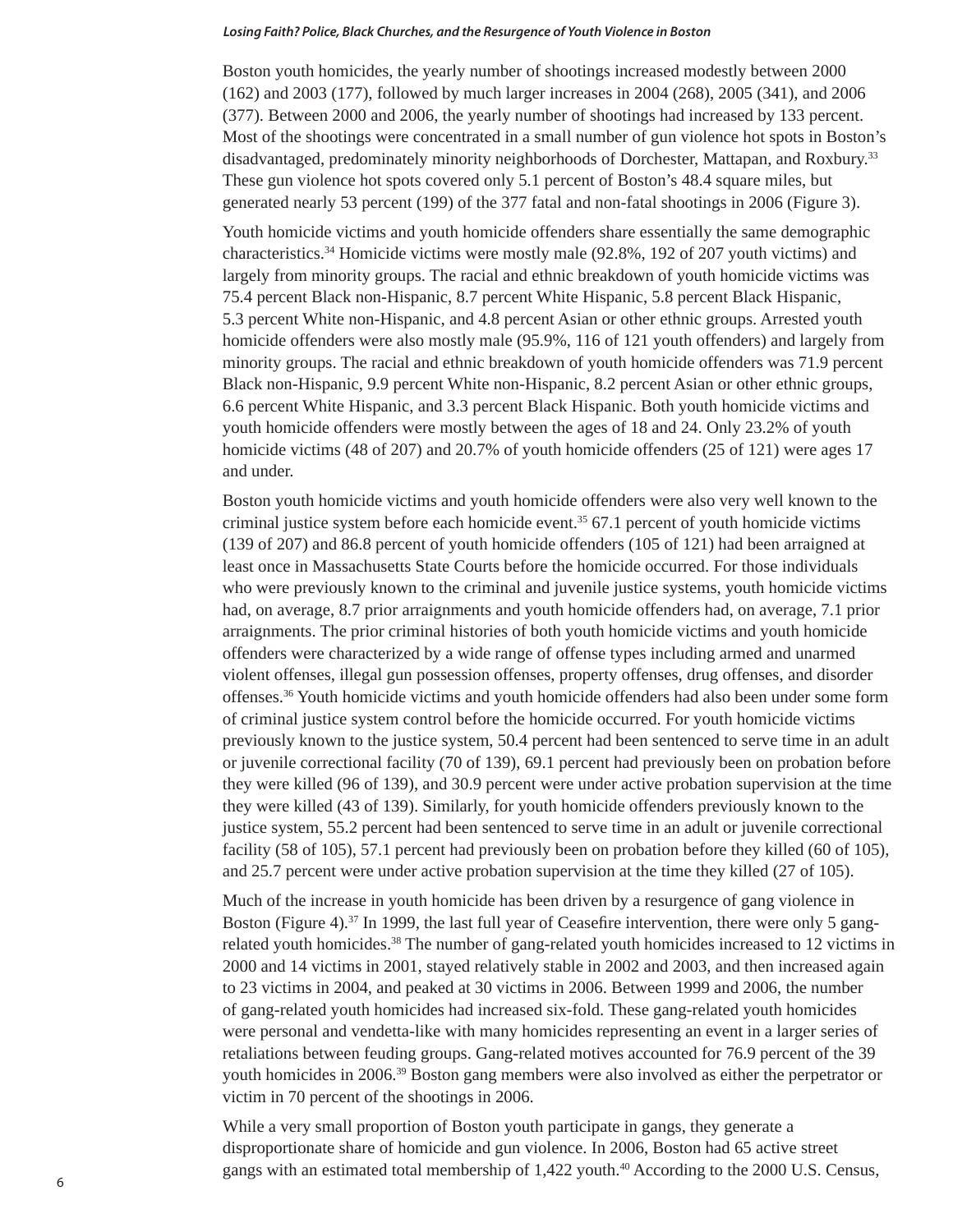

*Figure 4: Youth Homicide in Boston, 1999 - 2006*

this represents only 1.3% of 113,715 youth ages 15 to 24 in Boston. In contrast to large and semi-organized gangs in Chicago and Los Angeles, Boston gangs were (and are) mostly small, informal, and loosely organized groups of youth.41 Gang membership was usually associated with a specific street, neighborhood, or housing project. Certain gangs were much more central to violence than others. For example, the Lucerne Street Doggz gang committed 30 shootings in 2006. The ten most violent gangs generated 32.4 percent of the citywide shootings in 2006 (122 of 377).

There are strong parallels between the increase in youth homicide in the late 1980s and early 1990s, and the recent increase in youth homicide. Most of the violence is highly concentrated in a few places and among few youth. These youth tend to be criminally active, gang-involved offenders who are well known to the criminal justice system and caught up in ongoing cycles of retaliatory street violence. Given the lessons learned from the 1990s, it seems like the City of Boston would have been well positioned to respond to this eerily-similar resurgence of gang violence in the 2000s. Unfortunately, it was not.

Like many other law enforcement agencies, the Boston Police Department measured its performance in preventing serious violence by monitoring yearly trends in total homicides.42 The Boston Police did not separate homicide trends by specific types of circumstances or by ages of the victim. Unfortunately, this practice undermined their ability to detect that gang homicides had been growing almost linearly since 1999. As Figure 5 reveals, total homicides more than doubled from 31 in 1999 to 68 in 2001. This was followed by a decrease to 60 homicides in 2002 and a further decrease to 42 homicides in 2003. At the beginning of 2004, the City of Boston believed that serious gang violence was largely under control and existing programs and procedures were responsible for homicide decreases experienced over the past two years. An examination of Figure 4, however, which details the trend in youth gang-related homicides, indicates this belief was baseless. From 1999 forward, youth gang-related homicides increased almost linearly from 5 in 1999 to 30 in 2006. Total gang-related homicides, with victims of all ages, represented half (37) of the 74 total homicides in 2006. By focusing on overall homicide rates, the Police missed the fact that gang-related homicides steadily increased through the decade.<sup>43</sup>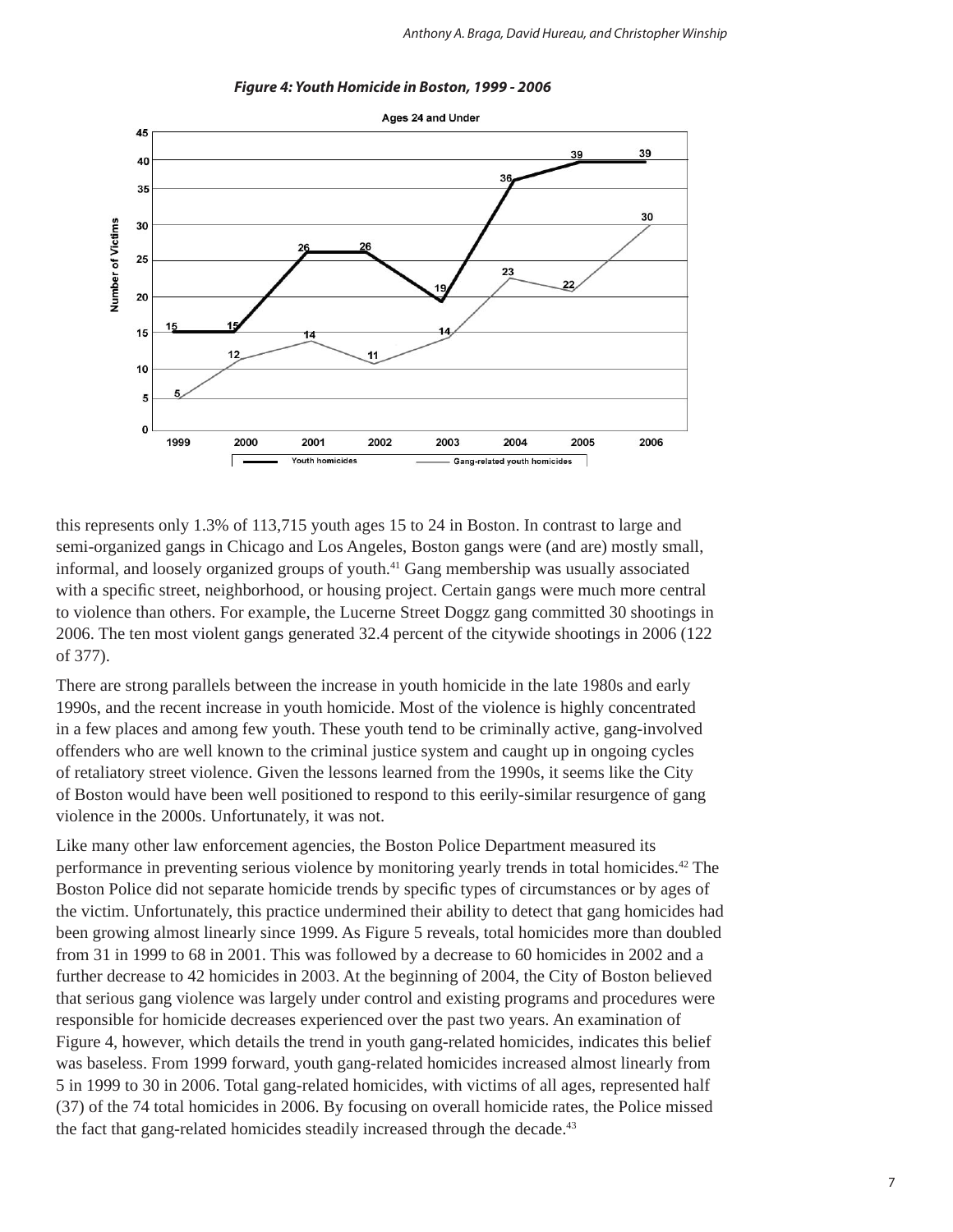



## **Section III: The End of Ceasefire**

The highly successful "Operation Ceasefire" program ended when then-Lieutenant Detective Gary French, who was the operational steward of the approach since it was first implemented in mid-1996, left the YVSF to lead the Sexual Assault Unit in January 2000.44 The new commander did not continue the weekly Ceasefire meetings, and YVSF operations devolved into chiefly law enforcement approaches, such as serving outstanding warrants, to apprehend serious violent offenders.45 During the early years of the new millennium, the Boston Police experimented with alternative approaches to violence prevention by expanding certain Ceasefire tactics to a broader range of problems such as investigating unsolved shootings, the re-entry of incarcerated violent offenders back into high-risk Boston neighborhoods, and criminogenic families in hot spot areas.<sup>46</sup> Broadly as Boston Strategy II, many of these initiatives would be recognized as innovative and effective policing procedures.47 Unfortunately, the new slate of approaches seemed to diffuse the ability of the City of Boston to deal with youth violence, as no one group was focused exclusively on preventing ongoing conflicts among street gangs.<sup>48</sup> While many key partnerships remained intact, the powerful "network of capacity" was no longer singularly focused on preventing gang violence.

Like many urban police agencies, the Boston Police Department's ability to maintain its community crime prevention efforts were challenged by post-September 11, 2001 changes in priorities and funding.<sup>49</sup> During this time period, the Boston Police had difficulty maintaining staffing levels as the city and state faced severe budget woes and the federal government channeled its funds into anti-terrorism programs. Between 2000 and 2005, the Department's patrol force decreased by 200 officers to about  $1,300$  active officers.<sup>50</sup> While many studies suggest a correlation between the number of police officers and city crime rates,<sup>51</sup> research evidence has confirmed that police are most effective in preventing crime when they engage a diverse set of approaches tailored to very specific crime problems.<sup>52</sup> However, as a result of manpower shortages, it became very difficult for the Boston Police to be strategic in responding to crime problems as they struggled to field enough officers to cover their basic operations  $$ answering emergency calls for service and investigating reported crimes.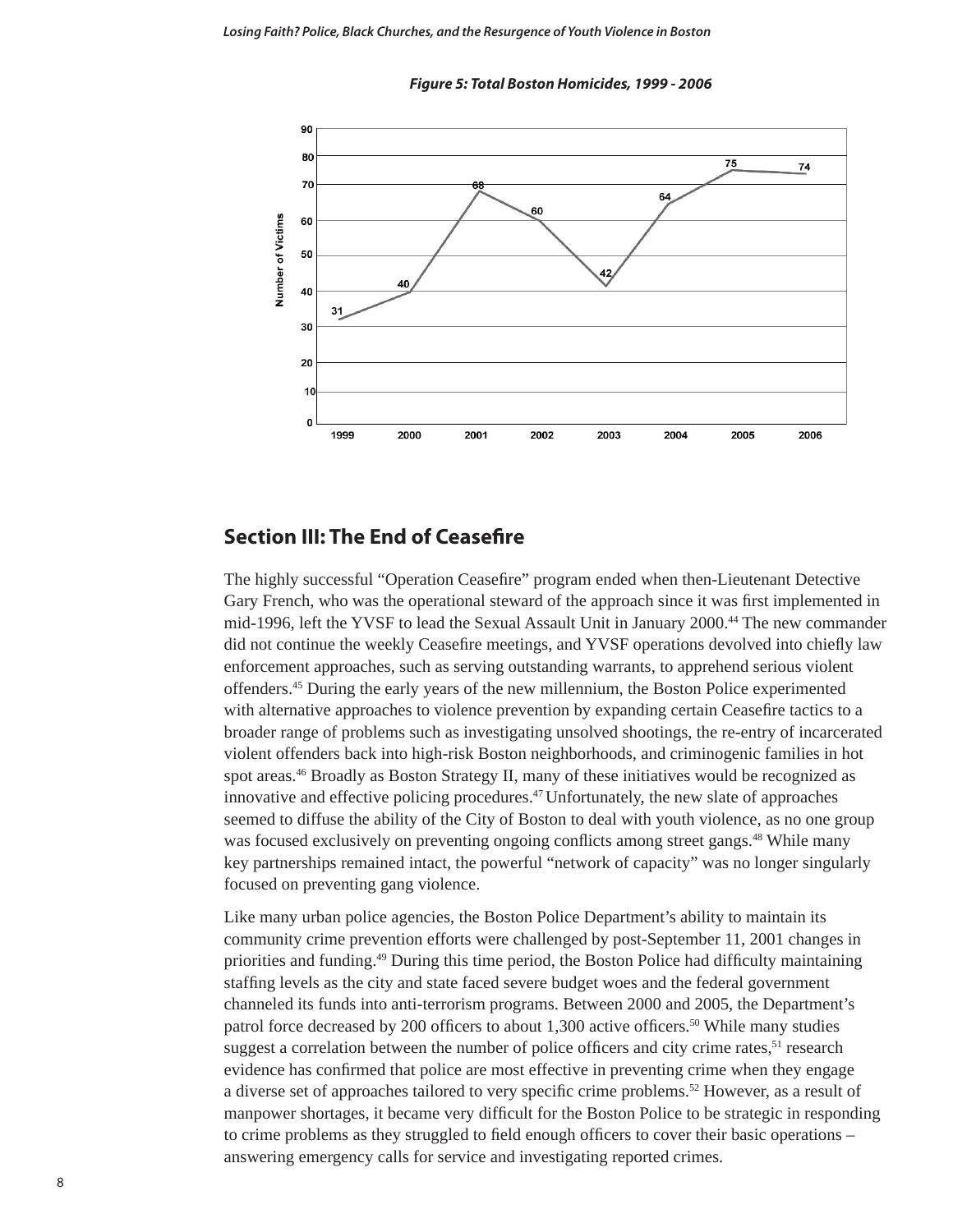Starting in late 2003, the Department was challenged by a number of changes and events. First, Commissioner Paul Evans, who had led the force since 1994, left in late 2003 to take a new job running the Police Standards Unit in Britain's Home Office, and the department was led by an acting commissioner.<sup>53</sup> In February 2004, Kathleen O'Toole was appointed the first female commissioner of the Boston Police.54 While putting together her management team, Commissioner O'Toole made a first round of changes to the Boston Police command staff in late March 2004. Over the course of the Spring and into the Summer, the Boston Police invested a tremendous amount of time and manpower in developing and implementing security and public safety measures for the 2004 Democratic National Convention.

The year 2004 began with student rioting during the celebration of the New England Patriots Superbowl victory, in which the 21-year-old son of a Massachusetts state trooper was killed by a drunk driver.55 In fall 2004, while attempting to control rioting that stemmed from the celebration of the Red Sox win over the Yankees in the American League Championship series, a Boston Police officer accidentally shot and killed a 21-year-old college student with a supposedly lessthan-lethal weapon.56 Shortly after this tragedy, Commissioner O'Toole once again shook up the Boston Police command staff by demoting two superior officers who had tactical command of the Red Sox security detail.

Even after the command staff shake-ups and security challenges of the political convention and unruly victory celebrations were past, the Police Department did not, in the eyes of most observers, mount an effective, coordinated campaign to halt the outburst of youth violence in Boston.57 Instead, the Boston Police launched a series of short-term campaigns—with names like Operation Neighborhood Shield, Operation Rolling Thunder, Operation Home Safe, and Operation Red Zone—which the *Boston Globe* described as "intensive crackdowns to rid streets of violent criminals … and make neighborhoods safe for residents."58 These repeated efforts to saturate dangerous areas with police officers did not produce impressive results. The *Globe* reported in 2006 that police officials "now acknowledge that the sweeps were not as effective as they had hoped and led primarily to arrests for trespassing, drug possession, and other misdemeanors, as opposed to violent or gun crimes. Some suspects were taken into custody just on motor vehicle charges."59 Community members certainly did not appreciate the harsh, disruptive, and sometimes indiscriminate actions associated with these law enforcement crackdowns. "It's never good for relations," the Ten Point Coalition's Chris Sumner told the *Globe*, "when you arrest the wrong people."<sup>60</sup>

To some observers, the ineffectual police response was due, in part, to infighting within the command staff—specifically, between Superintendent Robert Dunford, the new head of the Bureau of Field Services, and Superintendent Paul Joyce, head of the Bureau of Investigative Services.<sup>61</sup> Dunford had oversight of the district-based detectives and uniform patrol officers, and Joyce commanded key specialized units such as the YVSF, Homicide, Special Investigations, and Drug Control Units. Each spearheaded his own anti-gang initiative—Dunford supervised Operation Home Safe, while Joyce led Operation Red Zone.62 The local media coverage reported that Dunford and Joyce did not support each other in their violence prevention campaigns.<sup>63</sup> According to media accounts, O'Toole, who generally "left the day-to-day operations of the department in the hands of [Dunford and Joyce],"64 did not choose to step in and referee the conflict, which continued unabated throughout her tenure. Moreover, the divisions at the top reached down all the way through the Police Department and even to outside organizations that worked with it. As one observer told *The Globe*, "There are people who are loyal to doing things Dunford's way, and people who are loyal to doing things Paul Joyce's way."65

In May 2006, after a tenure of 26 months, Commissioner O'Toole left the Boston Police Department to take a job as the Chief Inspector of the Garda Síochána Inspectorate, an oversight body of the Irish national police service (An Garda Síochána).<sup>66</sup> An acting Commissioner was soon appointed, but this did little to calm the infighting between the Dunford and Joyce factions.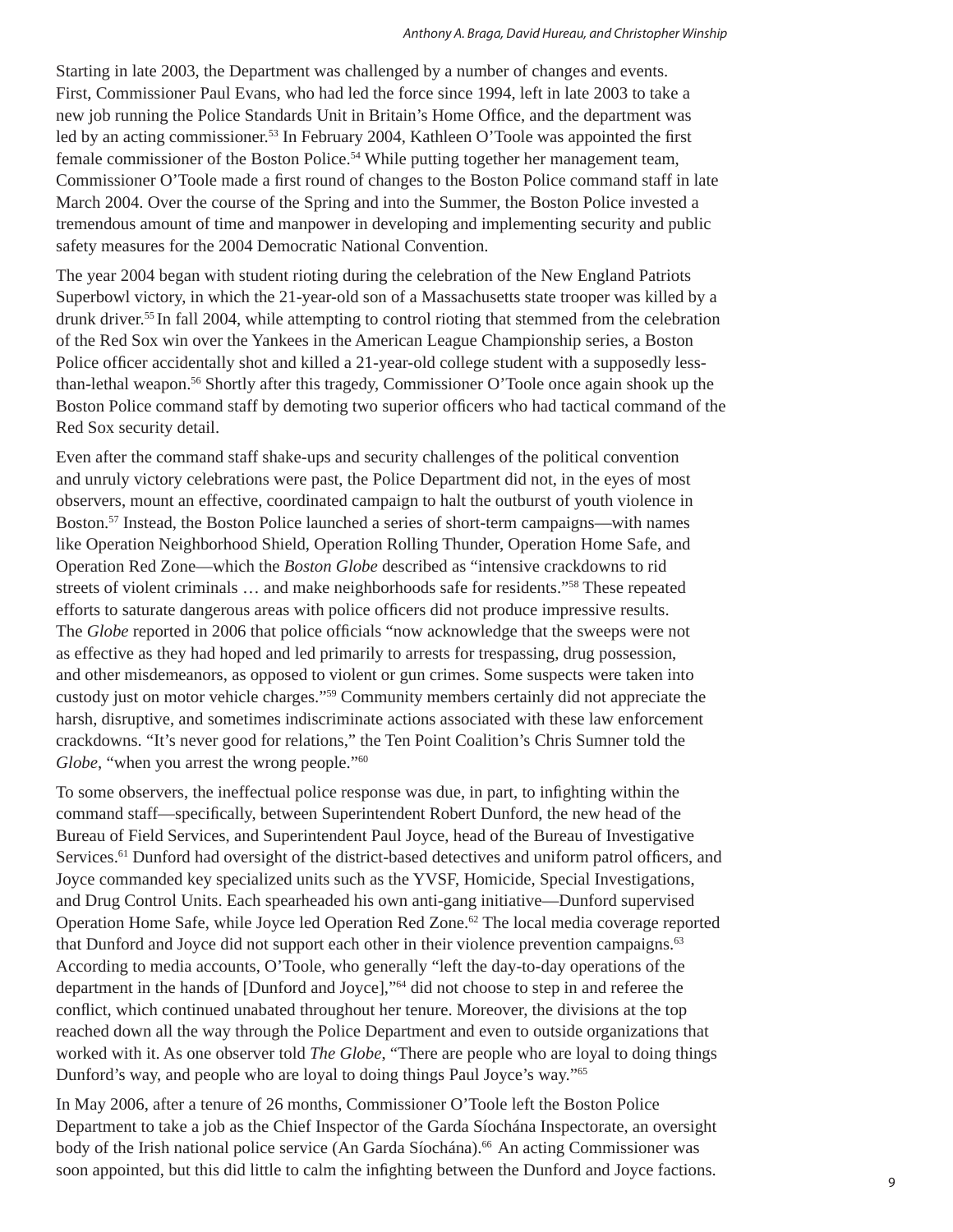In many ways, the conflict seemed to intensify as each faction tried to position their leader as the heir apparent to the open Commissioner position. As a result of this ongoing and deeply dysfunctional rift between the patrol and investigative forces, the Boston Police Department, as an organization, was poorly positioned to focus its resources on highly-active gangsters and hot spot locations that were generating the new wave of violence.

## **Section IV: Conflict Among Boston's Black Ministers**

Like the Boston Police, the black ministers of the Ten Point Coalition were also not well positioned to respond to increased gang violence in the city. The Ten Point Coalition and the Black Ministerial Alliance, Boston's organization of traditional, mainstream black churches, remained powerful political forces in the city that engaged in public debate over important issues such as excessive use of force by the police.<sup>67</sup> However, beset by rivalries among key ministers and a lack of focus on community organizing, the Ten Point clergy were notably absent as Boston grappled with rising gang violence. In an August 7, 2004 editorial, the *Boston Globe* wrote, "with the body count rising from gunfire in minority neighborhoods, Mayor Menino early this week reached out to the city's black ministers for help only to find many of them on vacation or otherwise occupied. He exploded."68 The editorial lamented the withdrawal of many of the black clergy from street work. The *Globe* stated, "With the exception of programs affiliated with the Rev. Eugene Rivers and the Ella J. Baker House in Dorchester, direct outreach to youths on the corners and in the parks where they make trouble has fallen off dramatically."69 The city was "awash in violence," the editorial continued, and "the glory days of Boston are not likely to be seen again without the return, in force, of large-scale street ministries."70

Over the course of the 1990s, the Ten Point Coalition had grown considerably in size and stature and attracted considerable attention from the media and interested funders. The Ten Point and Baker House had acquired an estimated \$10 million dollars from state and federal agencies and from private foundations over roughly a thirteen year time period.<sup>71</sup> With fame and prosperity came dissension among the leaders of the Ten Point. As the Coalition's public profile grew more prominent, Rev. Jeffrey Brown recalled, "tension increased around issues of organization … and who gets to speak for Boston Ten Point. When we weren't on anyone's radar screen, that was never an issue, because we met weekly, so we would collectively talk about how we would say things, and then decide who would speak [for] the group. And we were very careful to make sure that everybody got 'face time,' as we would say."72

As a result of the tension, the Coalition split into three separate organizations – The Boston Ten Point Coalition with Reverend Hammond as its head, The National Ten Point Coalition with Reverend Rivers as its head, and The International Ten Point Coalition with Reverend Brown as its head. Although Reverends Hammond and Brown continued to work together, Reverends Hammond and Rivers parted ways. The *Globe* observed, "the cop-clergy pact has evolved into a kind of cottage industry, bringing millions in federal funds and private grants to the police department and religious-based groups that built the coalitions. In part for that reason, few have openly admitted that there may be chinks in Boston's armor. But privately, many in law enforcement and youth services warn that the divisions being sown by men of the cloth threaten the city's reputation and its tenuous hold on public safety."73

In the early 2000s, the Boston Ten Point Coalition became heavily invested in direct social service provision to high-risk youth and needed to constantly acquire new grants to maintain its infrastructure. As community-based crime prevention funds evaporated, the organization lost focus as it found itself constantly chasing grant money and drifting further from its central mission.74 As Rev. Ray Hammond recalled, the Coalition became "involved in HIV and AIDS work. [That's] all good and important stuff, but that's not really our primary issue."75 According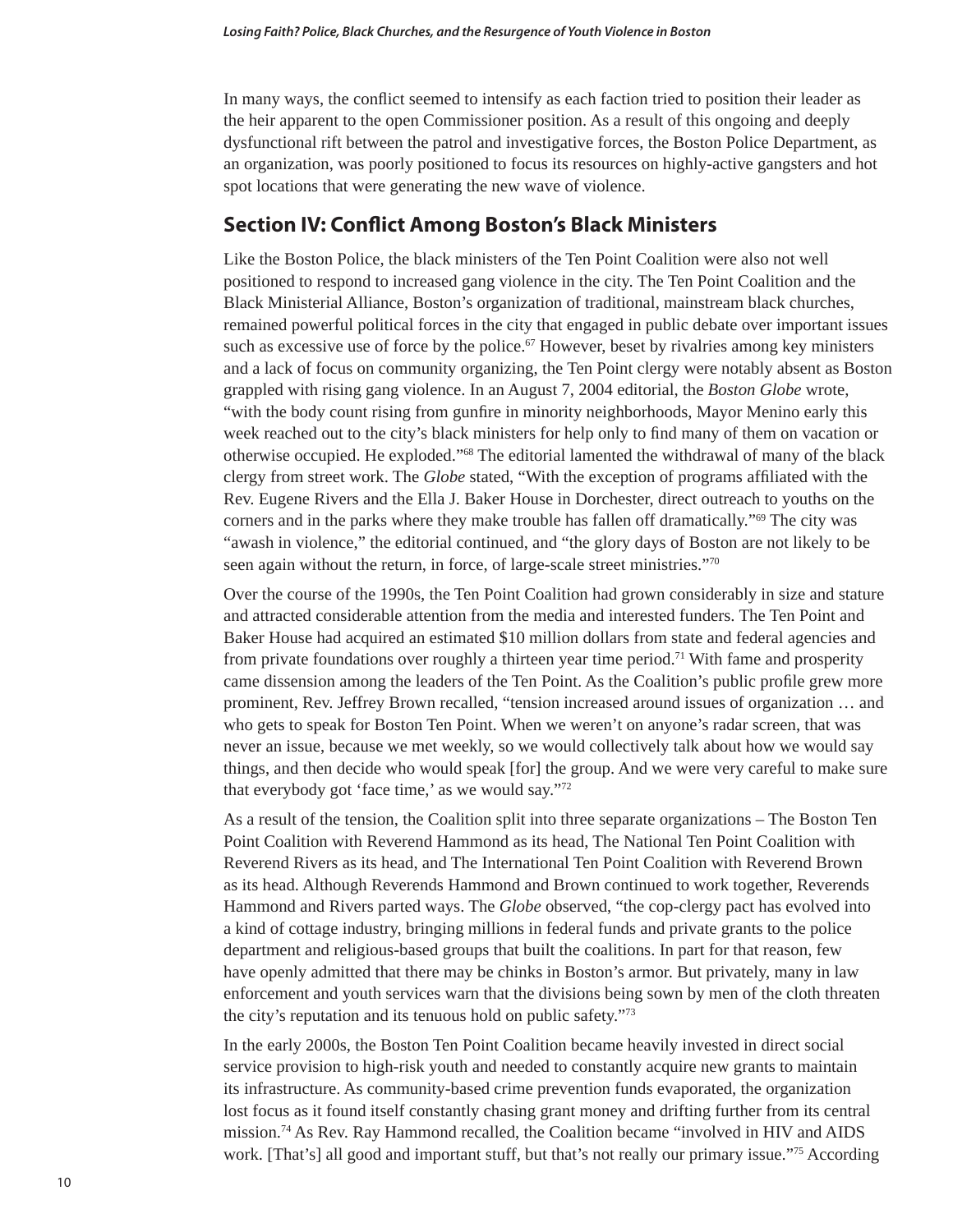#### *Anthony A. Braga, David Hureau, and Christopher Winship*

to Rev. Jeffrey Brown, there were "management issues," as well, involving the Coalition's executive director who was not adept at running an organization.<sup>76</sup> Most troubling to Brown was the "evolution of Ten Point," during this period, from "a movement to an agency." Originally, Brown says, the "focus of the [Coalition's] activity … was to serve the [member] churches as they served youth. So it was an organization that empowered churches to reach and serve at-risk youth."77 As the Ten Point evolved into a direct social service provision organization, Brown suggests that it led to a "decrease in the number of churches that were active in Ten Point, and an increase in agencies that became active."<sup>78</sup>

The change was readily apparent in the Coalition's monthly meetings. According to Brown, during the group's early years, the meetings were largely attended by "pastor and minister representatives," who came to discuss "what a church could do on a particular aspect of Ten Point, or of at-risk youth."79 The monthly meetings would include intensive discussion on current community issues and practical topics for the clergy such as training on how to do a neighborhood walk. As Brown describes, "And so you would have these how-to sessions, and pastors would come together and talk about these issues and how [they] would impact their congregations, or impact them personally."80 As the mission of the Coalition evolved, the meetings became "collaborative sessions with other agencies. … So you would have the Weed and Seed [a community-based Justice Department program] coordinator there; you would have the Boys and Girls Club representatives there; you would have the Y. You would have all these other agencies, and they would talk about direct service issues, and how community agencies and faith-based agencies could work more closely together."<sup>81</sup> The change in the meetings reflected a drift away from the vision that had motivated the Ten Point Coalition in its early days. According to Brown, "I always felt that at the heart of Ten Point was a theological shift in the way churches did church work. I always felt that it was a movement—in a way, the next leg … in the civil rights saga. I felt it was a combination of rights and responsibilities: … the rights of urban kids to live in a violence-free culture, and the responsibility of the churches to help create and maintain that environment. … And when we became an agency, that kind of got lost in the translation."82

By 2004, the Ten Point Coalition was in debt and seriously lagging in its fundraising efforts.<sup>83</sup> Christopher Sumner, who had previously worked in a number of local nonprofits, was hired as the new executive director. Sumner was immediately tasked with reinvigorating the Coalition by raising funds to eliminate the budget deficit and, with the help of a consultant, developing a business plan to reorganize its finances and refocus its agenda.

# **Section V: The Cape Verdean Community**

Cape Verdean youth were a notable feature of Boston's surging gang violence problem. Between 1999 and 2004, 14 of the 111 gang-related homicides in the city (12.6%) were attributed to the activity of small gangs of mostly Cape Verdean youth based in the Upham's Corner and Bowdoin/Geneva sections of Boston.<sup>84</sup> Publicly, in describing this violence, the Boston Police Department used overly-broad terms such as "Cape Verdean Violence" and "Cape Verdean Youth Violence."85 This terminology was offensive to Boston's Cape Verdean community as it failed to make the important distinction between the community as a whole and small numbers of violent individuals.

The Boston Police engaged the Ten Point Coalition and Baker House to assist in their efforts to engage the Cape Verdean community in a partnership to prevent youth violence. Initially, certain Ten Point clergy did more harm than good. On May 13, 2003, Reverend Rivers criticized Boston's Cape Verdean community on a local public television program for its complicity in the increasing youth violence affecting Boston.

You got a bunch of young dudes who are out of control because the community is largely . . . leaderless in terms of male leadership… The women are doing what every good mom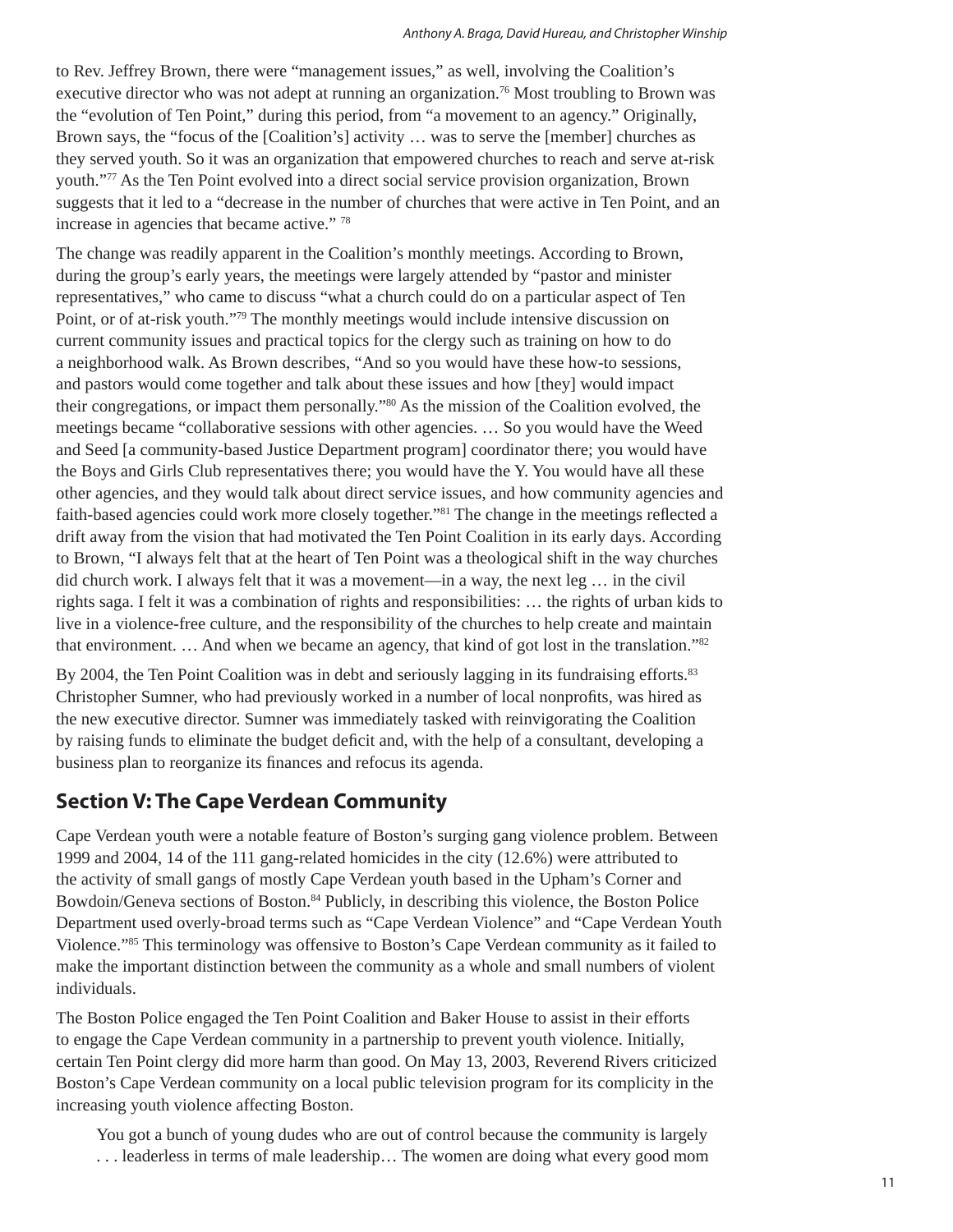does, trying to keep Pedro or Julio or whatever the hell his name is out of trouble. Where are the men? You got all those bars up and down Dudley Street where these guys hang out, sipping beer, telling lies, you know, talking about the women they run around with. Right.<sup>86</sup>

Rivers initially refused to provide an apology to the Boston area's estimated 125,000 Cape Verdean community members (he later issued a perfunctory apology on June 7, 2003), insisting that it was Cape Verdean men that owed their community an apology for not being active fathers.<sup>87</sup>

While Rivers' comments represented an extreme position, they also underscored some of the controversial themes surrounding Boston's response to the youth violence that was affecting its Cape Verdean neighborhoods.88 First and foremost, Rivers' comments were representative of much of the frustration within the city around the persistence of so-called "Cape Verdean violence." Furthermore, Rivers' words were emblematic of the lack of understanding many Bostonians had (and continue to have) regarding the culture and background of their Cape Verdean neighbors.<sup>89</sup> And, perhaps most tellingly, Rivers' remarks assured that the communitybased solutions to solving youth violence in the Cape Verdean community were not going to be found through the traditional and trusted partners of the Boston Police Department—Ten Point Coalition ministers. Because the Cape Verdean community is overwhelmingly Roman Catholic, a faith-based effort led by mostly Protestant ministers was interpreted as culturally inappropriate in the eyes of many Cape Verdeans. By mid-2003, it was clear that a new path to ending youth violence would have to be forged in Boston's Cape Verdean neighborhoods.<sup>90</sup>

# **Section VI: Changes in Community Attitudes**

The increasing violence, lack of a coordinated response, and ineffectual community partnerships led to increasing community dissatisfaction with the Boston Police Department. Using data from the Boston Public Safety Survey, Figure 6 presents trends in public perceptions of the Boston Police along three key dimensions between 1997 and 2006.<sup>91</sup> In general, over the course of the most recent youth violence epidemic, Boston residents became more concerned about crime, less confident in the ability of the Boston Police to prevent crime, and had a less favorable opinion of the Boston Police. In 1997, 14.2 percent of Boston residents reported crime as their biggest concern. Crime as the biggest concern of Boston residents dropped to only 7.2 percent in 1999, remained low in 2001 and 2003, and then increased to 15.5 percent in 2006. In 1997, only 16.2 percent of Boston residents had little or no faith in the Boston Police to prevent crime; by 2006, this lack of faith in the police had risen to include nearly one quarter of Boston residents. In 2001, the year this question was first included in the survey, only 10.8 percent of Boston residents had an unfavorable opinion of the Boston Police; by 2006, this figure had risen to 18.3 percent of residents with an unfavorable opinion of the Boston Police.

The recent increase in public dissatisfaction with the Boston Police does not seem to be strongly associated with noteworthy changes in complaints against the police for excessive use of force or violations of due process rights. However, an analysis of Boston Police complaint data suggests that minority citizens were experiencing elevated levels of disrespectful treatment during the early 2000s.<sup>92</sup> Figure 7 presents the yearly number of total complaints against Boston Police officers made by community members between 1993 and 2006. Consistent with the new community policing efforts engaged by the Boston Police in the early 1990s and the developing partnership with the black clergy, the number of citizen complaints decreased by 50 percent from 629 complaints in 1993 to 304 complaints in 1997. The yearly number of complaints then remained relatively stable between 1998 and 2006. Further analysis suggests, however, that there were important shifts in the police-citizen interactions experienced by minority residents during this time period.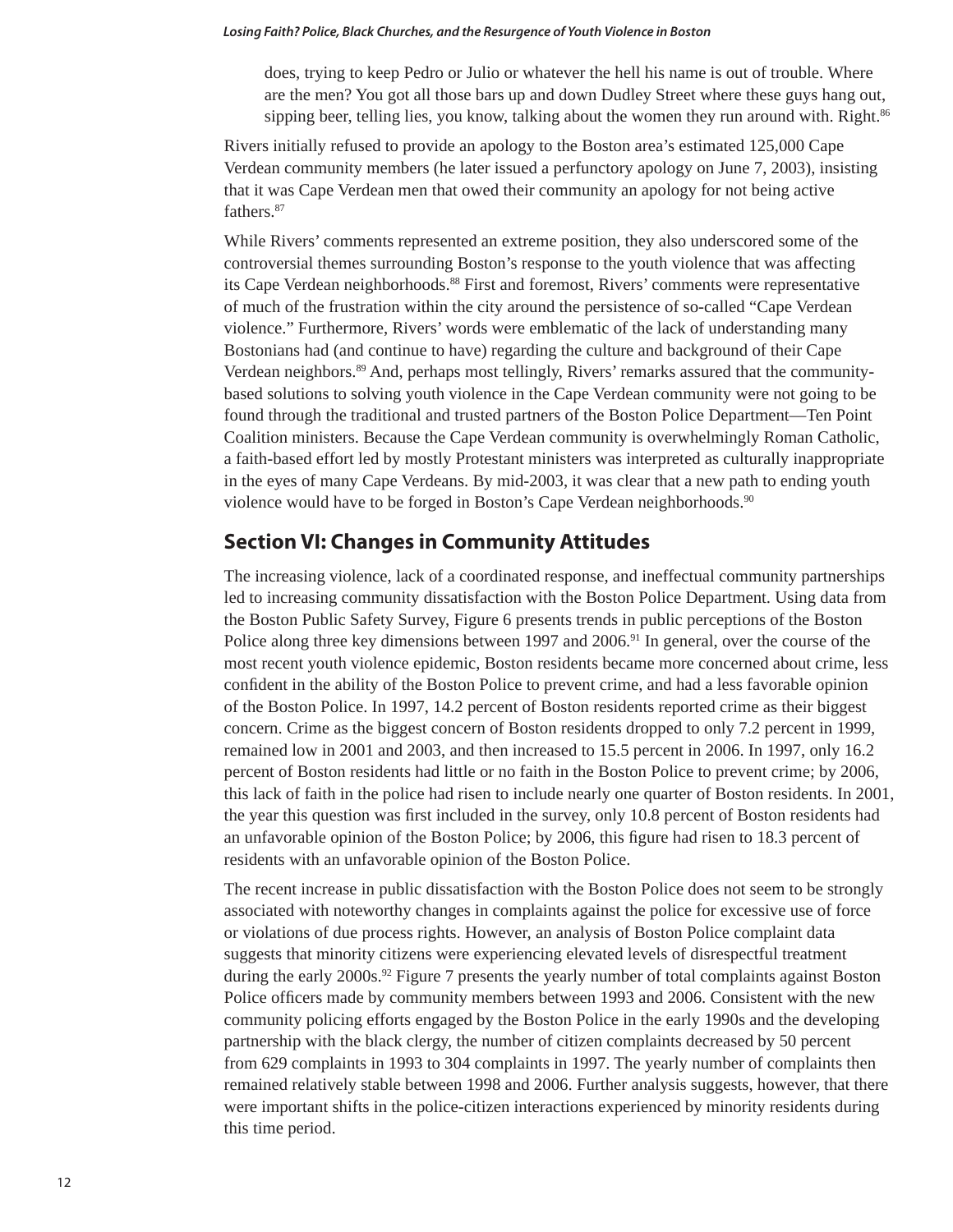

*Figure 6: Boston Public Safety Survey, 1997 - 2006*

Figure 7: Citizen Complaints Against Boston Police Officers, 1993 - 2006





Fiaure 8: Minoritv Complaints Aaainst Boston Police Officers bv Racial Group, 1993 - 2006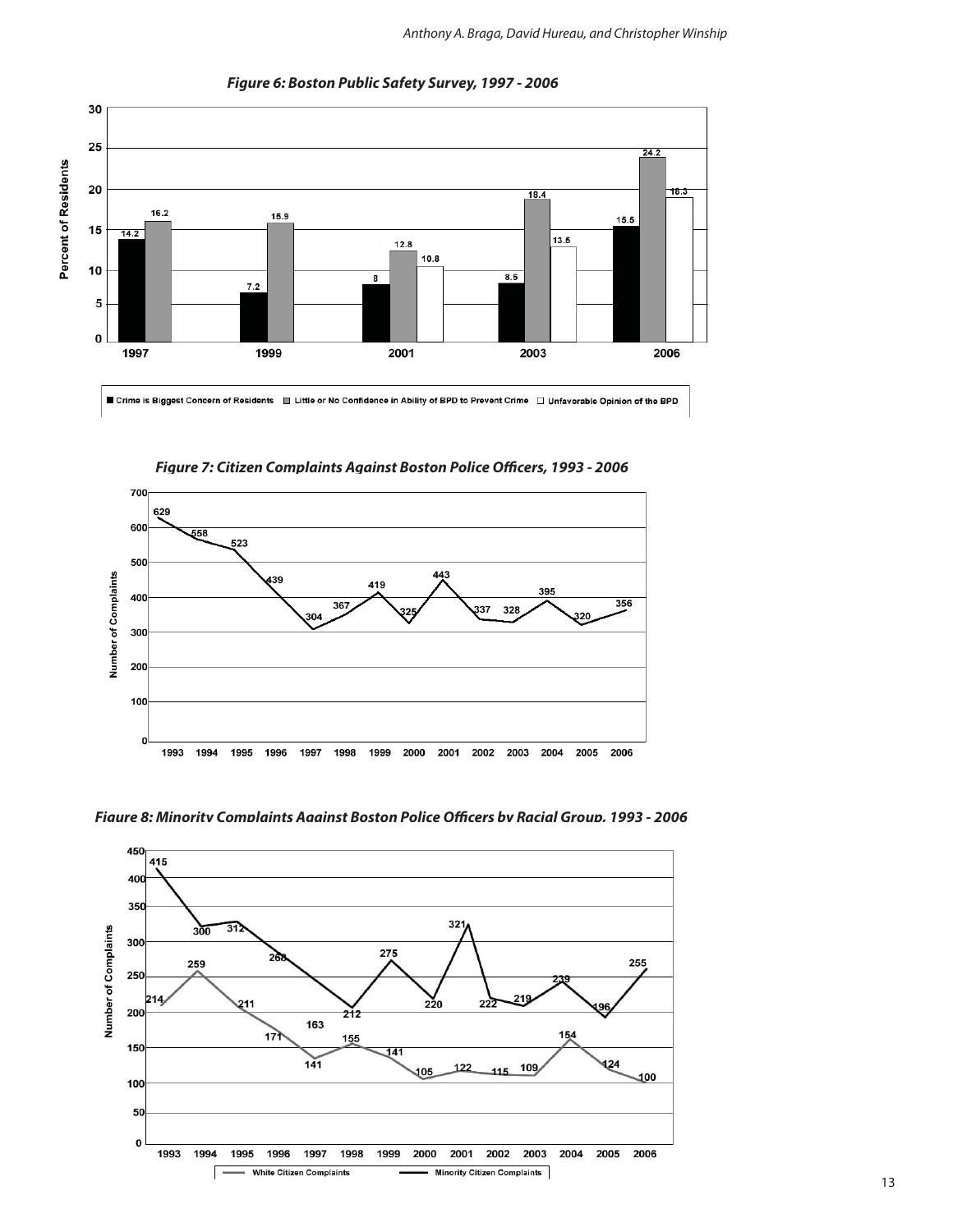Figure 8 reveals that minority citizens make more complaints against Boston Police officers each year when compared to their white counterparts. However, while the number of complaints made by both white and minority residents against the Boston Police decreased between 1993 and 1999, the number of complaints made by minority citizen doubled from 163 complaints in 1997 to 321 complaints in 2001. Minority complaints decreased to 222 in 2002 and then remained relatively flat through 2006. Figure 9 documents that the number of complaints made by minority residents for disrespectful treatment by Boston Police officers increased from 27 complaints in 1997 to a peak of 112 complaints in 2001, and remained relatively high in 2006 at 93 complaints. Between 1993 and 2006, minority complaints for excessive force exhibited a more volatile trajectory characterized by a peak in 2001 but without a clear trend. Minority complaints for due process rights violations were relatively flat between 1993 and 2006.

# **Section VII: Reclaiming Faith? Restoring Effective Police-Community Partnerships**

While the preceding sections make the case that the "Boston Miracle" unraveled during the early years of the 2000s, the City of Boston seems to be positioning itself to reapply the lessons learned in the 1990s in a series of efforts to halt gang violence and improve police-community relations. For instance, in mid-2006, the Boston Police Department's Bureau of Field Services reinvigorated its community policing efforts by engaging the "same cop, same neighborhood" philosophy of the 1990s in selected high-risk neighborhoods.<sup>93</sup> We feel very optimistic that Boston will, once again, be noted for its effective police-community partnerships to address serious youth violence.

To deal with complex gang problems, cities need to blend multiple strategies such as community organization, strategic law enforcement, and the provision of social services and employment opportunities.<sup>94</sup> "Operation Ceasefire" was a model example of such an approach.<sup>95</sup> Boston desperately needed to refocus its interagency network in its capacity to preventing violence among its feuding street gangs. In the Spring 2006, the Boston Police Department began to experiment with the "Operation Ceasefire" approach in a small number of neighborhoods suffering from ongoing gang conflicts.<sup>96</sup> Once again, this violence prevention initiative was a collective effort involving the Boston Police and other criminal justice agencies, social service providers, and community-based partners. As part of the Bureau of Field Services' Districts B-2 and E-13 Crosstown Initiative, the most promising application of the approach was implemented at the Bromley-Heath Housing Project in District E-13 under the leadership of Lieutenant Detective Gary French, who was then in charge of Area E detectives. Rev. Brown was engaged as a lead community partner in the E-13 initiative and, with Captain James Claiborne, Lieutenant Detective Jack Danilecki (from District B-2, serving Boston's Roxbury neighborhood), and French, formed a strong working relationship with Mildred Hailey, who was in charge of the resident management group at Bromley Heath, and other community members.

In the E-13 district, the Ceasefire working group was focused on a violent conflict between the Bromley-Heath gang and H-Block gang, located in a nearby Roxbury neighborhood bordered by streets beginning with the letter "H" (Holworthy, Humboldt, Homestead, Hutchings, and Harold streets). As Ceasefire operations unfolded in Bromley-Heath, another tool was added to this multifaceted approach – facilitating a truce between these rival gangs.<sup>97</sup> While not an entirely new idea, the addition of this strategy was primarily driven by two basic underlying premises: (1) that it was more desirable to attempt to address (and perhaps resolve) the underlying conflicts that cause gang violence than to reactively address its symptoms (shootings, homicides, cycles of violence); and (2), that the young men who make up these gangs and are the victims of its violence do not have the social tools necessary to resolve these underlying conflicts peacefully, thus they require outside assistance in order to engineer mediations that could resolve conflicts. It is important to note that gang members did not receive a law enforcement "pass" while participating in the truce process. Gang members were explicitly told that any past or ongoing criminal behavior would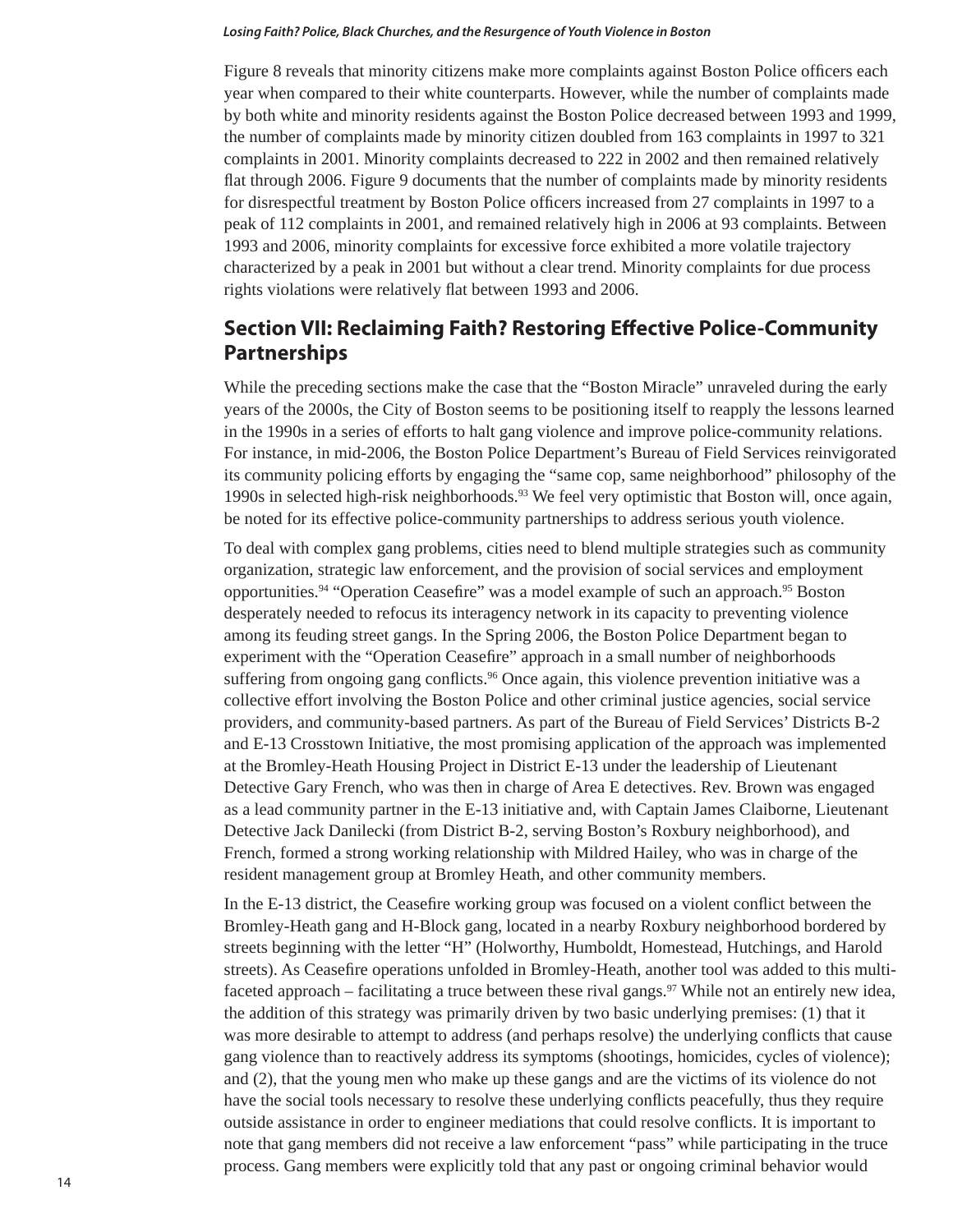*Anthony A. Braga, David Hureau, and Christopher Winship*



Figure 9: Minority Complaints Against Boston Police Officers by Type of Complaint, 1993 - 2006

be addressed. For instance, over the course of the initiative, certain members of the Heath Street group were arrested for a variety of crimes including illegal drug sales and carrying guns.<sup>98</sup>

The gang truce was not a perfect process and was definitely not a panacea for Boston's gang violence problem. Not all gang youth were willing to resolve long-standing conflicts with their rivals. The tragic murder of 20-year-old Jahmol Norfleet, a lead participant in the truce between Heath Street and H-Block, served as a painful reminder of the reality of street violence in Boston.<sup>99</sup> Nonetheless, the gang truce process generated considerable interest in Boston's communities suffering from violence.<sup>100</sup> In conjunction with other Ceasefire actions, it seemed to add value to the city's response to gang violence. While a rigorous evaluation has not been completed, at a time when shootings in Boston were on the rise, shootings in the Bromley-Heath Housing Project and the H-Block areas decreased by 53 percent after the gangs met to agree to stop the ongoing violence.<sup>101</sup> Tired of ineffective and heavy-handed enforcement operations like Operation Neighborhood Shield, the community was very supportive of a project that sought to create peace among its youth. Importantly, the truce was not a program that was imposed by law enforcement agencies on the community. Through the joint work of the Ten Point Coalition and Boston Police, residents of the Bromley-Heath Housing Project and from the community in the H-Block neighborhood of Roxbury were involved in the genesis of the idea and were embedded in the process since its inception.

At the beginning of December 2006, Edward F. Davis III, former Chief of the Lowell, Massachusetts, Police Department and a strong advocate of community policing, was sworn in by Mayor Menino as the new Commissioner of the Boston Police Department. While the Chief of Police in Lowell, Davis achieved a 60 percent reduction in overall crime by engaging an analytic approach to understand the underlying conditions that generate ongoing crime problems and community concerns. In addition to hiring a proven police leader as the new Commissioner, Mayor Menino also authorized the hiring of new police officers to bring the total force up to 2,200 officers, the same number on the force in  $2001$ .<sup>102</sup>

Davis immediately made the reduction of serious violent crime the number one priority of the Boston Police and promoted Gary French to Deputy Superintendent with oversight of the YVSF, school police unit, and the tactical bicycle unit. With the support of Davis, French immediately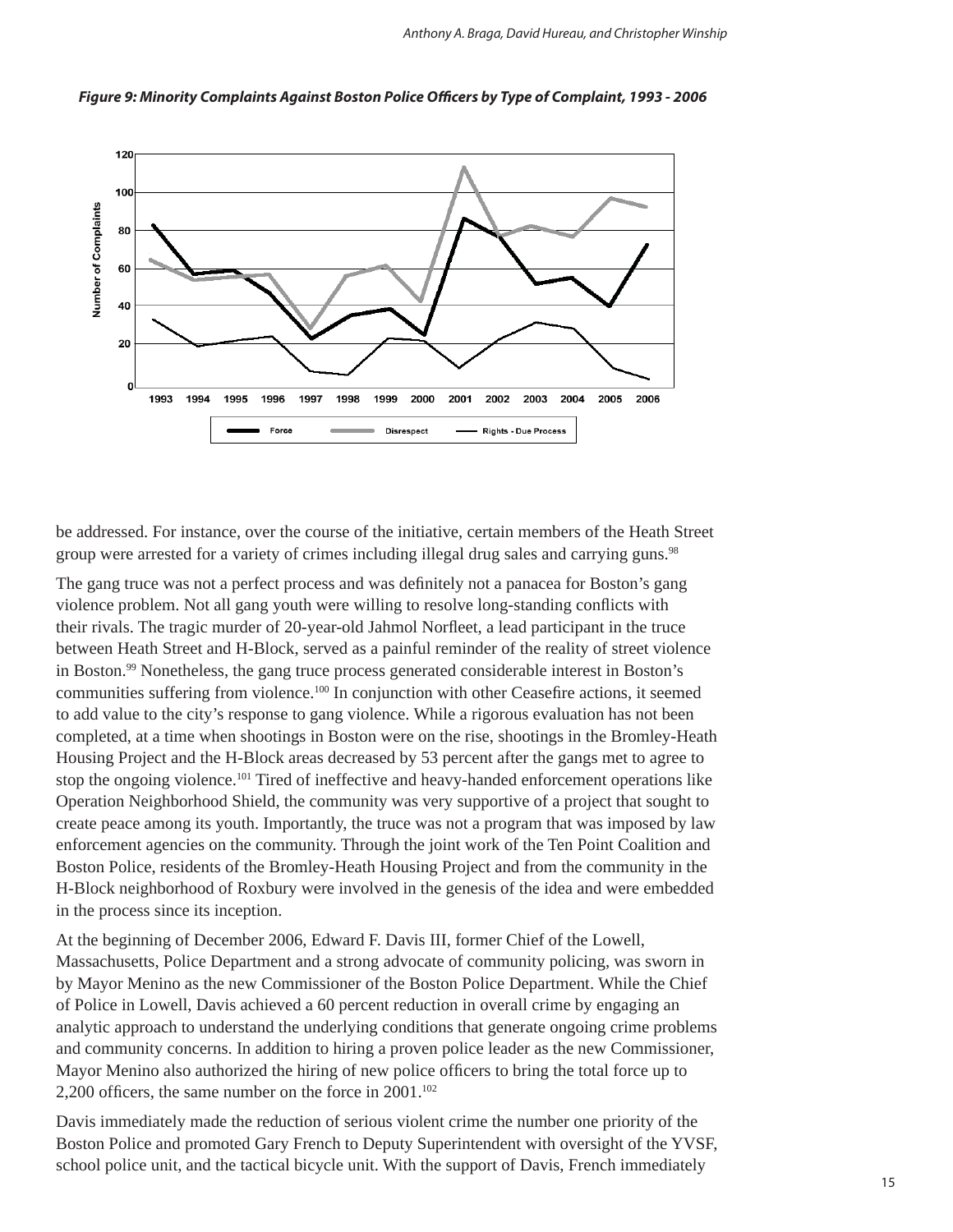started to reinvigorate the Ceasefire approach as a citywide, interagency effort to disrupt ongoing cycles of gang violence. Commissioner Davis also engaged the Ten Point Coalition and Black Ministerial Alliance as key partners in implementing his vision of community policing in Boston. In April 2007, neighborhood clergy and Boston police officers walked the streets together in mostly minority neighborhoods of Grove Hall in Roxbury, the Bowdoin and Geneva section of Dorchester, and the Franklin Hill and Franklin Field housing projects in Mattapan and Dorchester.<sup>103</sup> As they went from door-to-door in these neighborhoods, local ministers introduced the officers to community members and encouraged ongoing dialogue between the police and the residents. While participating in the police-clergy neighborhood walks, Davis commented, "The basis for community policing is relationships. This isn't rocket science."104 The cornerstone of Davis' community policing efforts is known as the Safe Street Team initiative. Teams of officers are permanently assigned to gun violence hot spot areas, required to walk their beats, form working relationships with local businessmen and residents, and engage problem-oriented policing techniques in reducing violence.

At face value, these approaches seem to be generating some noteworthy violence prevention gains. According to FBI Uniform Crime Reports statistics recently released by the Boston Police, homicides declined nearly 11 percent and shootings fell more than 14 percent in 2007 when compared to 2006 figures.  $^{105}$ 

## **Conclusion**

In 2000 "Operation Ceasefire" was discontinued, ending a set of policy initiatives that had successfully reduced youth violence during the 1990s. The existing network of criminal justice, social service, and community-based agencies was no longer directly focused on disrupting ongoing cycles of gang violence in Boston. Between 2001 and 2006, gang-related homicides grew as conflicts among gangs continued largely unchecked. Unfortunately, the steady growth in gang homicides garnered little formal attention as the Boston Police did not carefully examine changes in components of the homicide rate during this time period. Problematic relationships within the Boston Police Department and Ten Point Coalition further prevented these agencies from carefully constructing and mounting a coordinated response to serious violence among Boston gang members.

These factors facilitated the implementation of prevention programs that were not well focused on the small number of places and people that generated the bulk of homicides and shootings in Boston. Particular Boston Police initiatives, such as Operations Rolling Thunder and Neighborhood Shield, were perceived as indiscriminant and overly aggressive by many innercity minority community members. During this time period, Ten Point ministers had largely withdrawn from street-level violence prevention work and some unintentionally exacerbated tensions between the Boston Police and the Cape Verdean community on gang violence issues. Homicides and shootings increased without abatement, citizen perceptions of the Boston Police grew increasingly negative, and Boston Police officers generated more complaints of disrespectful treatment from minority residents. After receiving national acclaim for its community partnerships and ability to prevent youth violence, the Boston Police Department suddenly found itself in a legitimacy crisis.

To observers in the public management field, the unraveling of the so-called "Boston Miracle" may not be surprising. It is challenging to sustain effective collaborations over time. No one institution by itself can mount a meaningful response to complex youth violence problems. Institutions need to coordinate and combine their efforts in ways that could magnify their separate effects. There are strong reasons for relying on collaborations that span the boundaries that divide criminal justice agencies from one another, criminal justice agencies from human service agencies, and criminal justice agencies from the community.<sup>106</sup> Such collaborations are necessary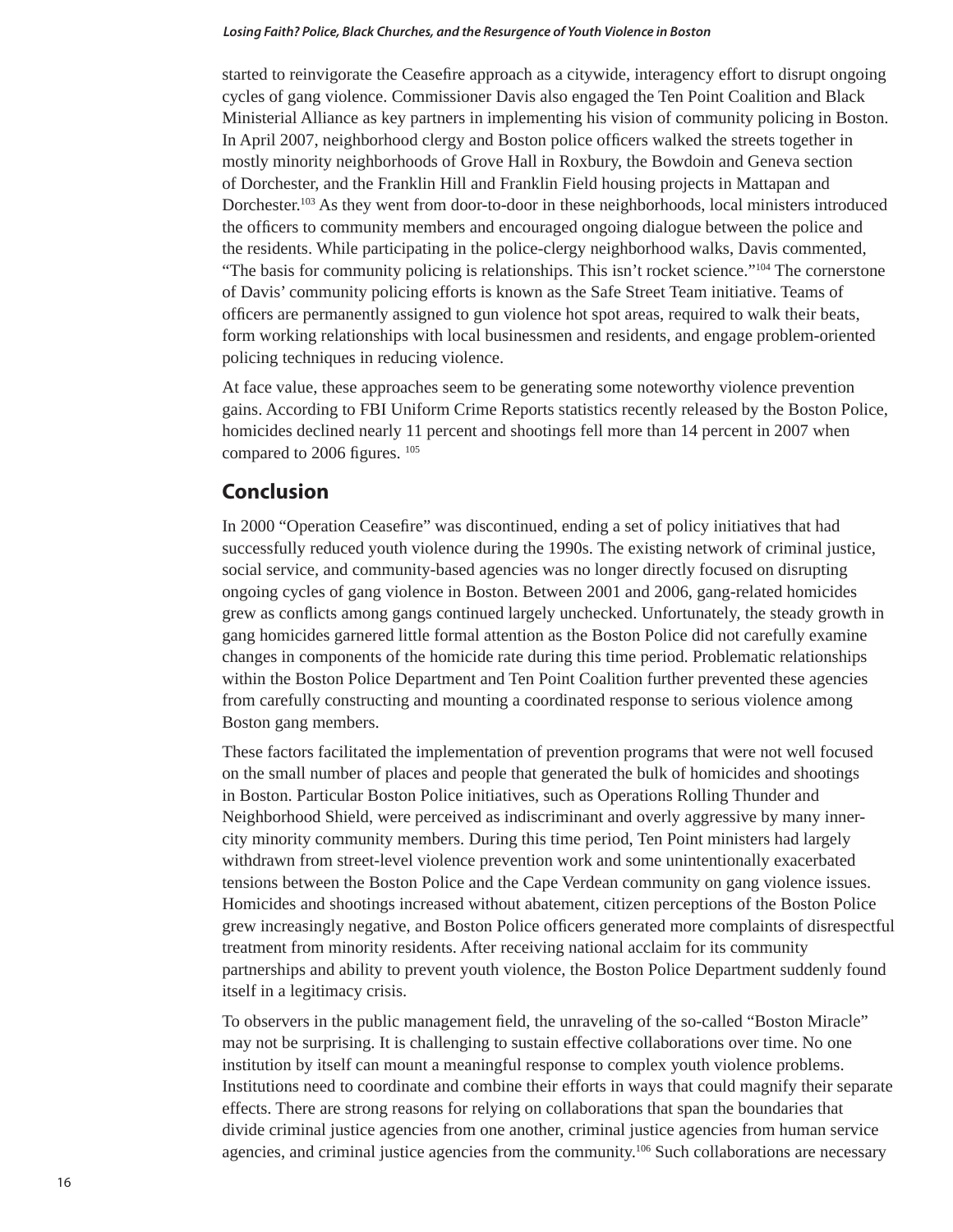to legitimize, fund, equip, and operate complex strategies that are most likely to succeed in both controlling and preventing youth violence.<sup>107</sup>

The difficulty, however, is that collaborative efforts are expensive, fragile, and unreliable.<sup>108</sup> It is very difficult to implement and sustain initiatives that draw on assets and capabilities distributed across different organizations. It is also important to recognize that the capacity of individual organizations to participate in collaborative enterprises can vary over time. Two lead organizations in Boston's network of capacity were afflicted with serious internal problems at a time when gang violence was rising and strong preventative action was desperately needed. As such, Boston's ability to implement focused, multi-faceted violence prevention strategies, such as "Operation Ceasefire", was seriously limited.

The new millennium brought a series of challenges to the viability of Boston's acclaimed police-community relationship facilitated by the close partnership between Ten Point ministers and Boston Police officers. After several years of ineffectual responses to a new wave of youth violence, both agencies now seem to be appropriately focused on community-based violence prevention work and, once again, have adopted the Ceasefire approach in responding to outbreaks of gang violence. There can be no doubt that their past history of successful collaboration has inspired the belief that by working together they can succeed again. Hopefully, this belief is well founded.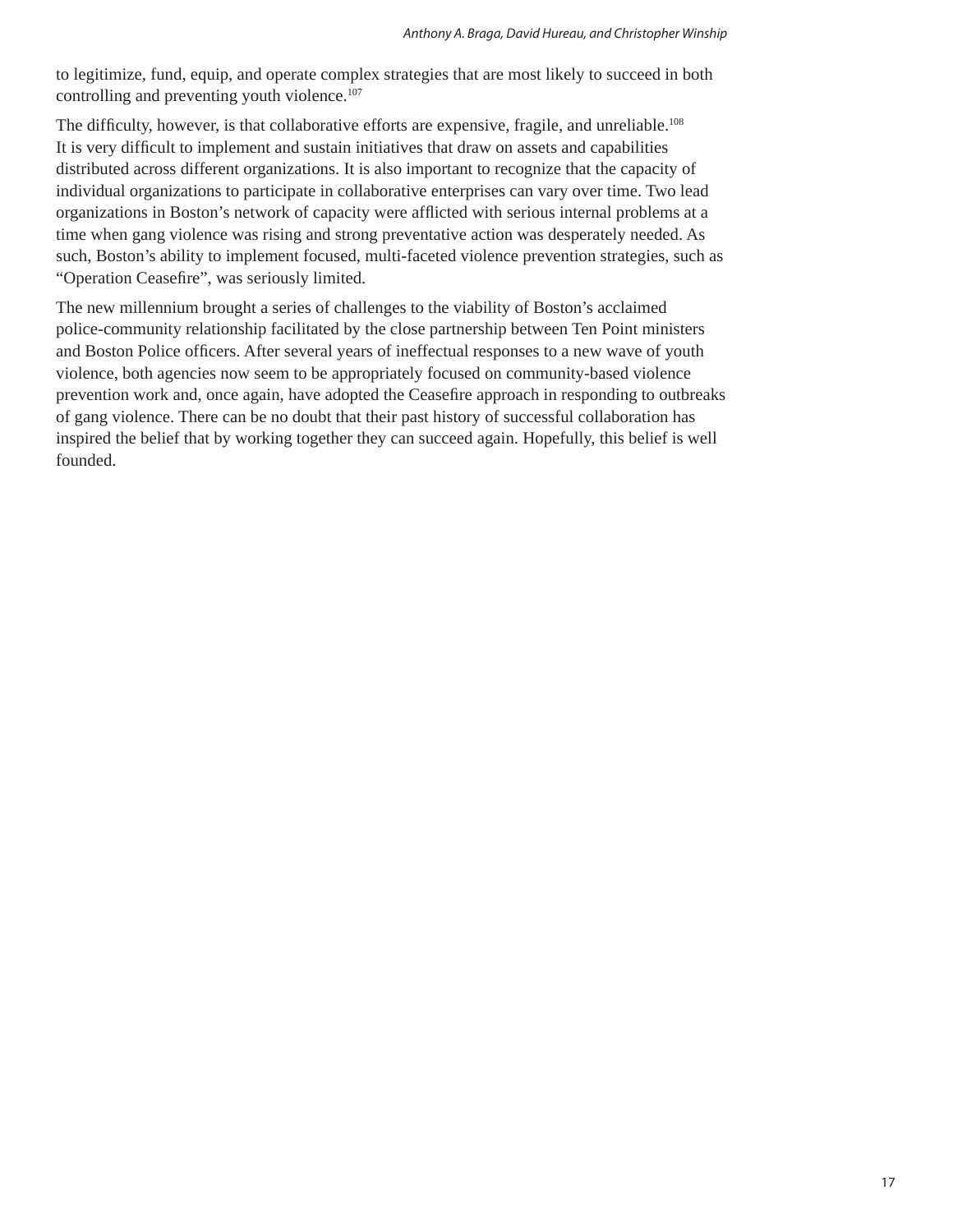## **Endnotes**

- <sup>1</sup> See, e.g., Fox Butterfield, "In Boston, Nothing is Something," *N.Y. Times*, Nov. 21, 1996, at A1; Gordon Witkin, "Sixteen Silver Bullets: Smart Ideas to Fix the World," *U.S. News and World Report*, Dec. 26, at 67; Charles Radin, "Reaching Up Against Crime: Partnerships, Awareness, Behind Boston's Success," *Boston Globe*, Feb. 19, 1997, at A1. 2 David Kennedy, Anne Piehl & Anthony Braga, "Youth Violence in Boston: Gun Markets, Serious Youth
- Offenders, and a Use-reduction Strategy," 59 *Law & Contemporary Problems*. 147, 147–196 (1996); Anthony Braga et al., "Problem-oriented Policing, Deterrence, and Youth Violence: An Evaluation of Boston's Operation Ceasefire," 38 *Journal of Research in Crime and Delinquency* 195, 195–225  $(2001).$ <sup>3</sup> Braga et al.
- <sup>3</sup> Braga et al., *supra* note 2, at 208.<br><sup>4</sup> Christopher Winshin & Jenny Ber
- Christopher Winship & Jenny Berrien, "Boston Cops and Black Churches," 136 *The Public Interest*. 52, 52–68 (1999); Jenny Berrien & Christopher Winship, "An Umbrella of Legitimacy: Boston's Police Department – Ten Point Coalition Collaboration," in *Securing Our Children's Future: New Approaches to Juvenile Justice and Youth Violence* 215 (Gary Katzmann ed., 2002).
- 5 Winship & Berrien, *supra* note 6, at 64; Anthony Braga & Christopher Winship, "Partnership, Accountability, and Innovation: Clarifying Boston's Experience with Pulling Levers," in *Police Innovation: Contrasting Perspectives* 180 (David Weisburd & Anthony Braga eds., 2006).
- 6 Winship & Berrien *supra* note 6, at 59; Berrien & Winship, *supra* note 6, at 205.
- 7 Christopher Winship, "End of the Miracle? Crime, Faith, and Partnership in Boston in the 1990s," in *Long March Ahead: African American Churches and Public Policy in Post Civil Rights America*, 171 (R. Drew Smith ed., 2005).
- Kleinman, Mark A. R., "Policing Boston's Violence," *Boston Globe*, April 16, 2002, at A21; David M. Kennedy, "We Can Make Boston Safe Again," *Boston Herald*, July 15, 2002, at A11.
- 9 Like many American cities, Boston experienced a dramatic increase in serious violence after crackcocaine first arrived on the streets in 1986. Boston youth gangs became involved in the lucrative street level drug trade and used guns to settle disputes in drug market settings. Kennedy *et al.*., *supra* note 4, at 152. 1996; Anthony Braga, "Serious Youth Gun Offenders and the Epidemic of Youth Violence in Boston," 19 *Journal of Quantative Criminology* 33, 33–54 (2003).
- <sup>10</sup> Throughout this paper, the term "youth" refers to individuals ages 24 and under.
- <sup>11</sup> After street crack-cocaine markets stabilized, drug-related violence decreased in Boston. Unfortunately, serious gun violence had become "decoupled" from the crack trade. Guns were used by Boston youth to settle disputes that were once dealt with by fists, sticks, and knives. Kennedy *et al.*, *supra* note 4, at 157. 1996; Braga, *supra* note 10, at 33. 2003.
- <sup>12</sup> During the early 1990s, the City of Boston launched many innovative approaches to reduce youth violence, including a new streetworker program to provide social services to at-risk youth on the street, police-probation partnerships to monitor high-risk youth probationers, and partnerships with the Bureau of Alcohol, Tobacco, Firearms, and Explosives to shut down illegal gun markets. While these programs did not have a noticeable impact on youth violence in Boston, the new relationships and operational capacities certainly paved the way for the Operation Ceasefire program. Braga  $\&$  Winship, *supra* note 7, at 178. 13 Winship & Berrien, *supra* note 6, at 56; Berrien & Winship, *supra* note 6, at 206.
- 
- <sup>14</sup> Perhaps the most important was the 1989 murder of Carol Stuart, a pregnant white woman on her way home from Boston City Hospital. Initially, Charles Stuart, the victim's husband who was the actual murderer, led Boston Police investigators to believe that the murderer was a black male. The police responded by blanketing the Mission Hill housing projects for a suspect. Abusive police conduct was reported to be widespread as coerced statements led to the wrongful arrest of a black male. The black community and the local media were outraged and condemned the discriminatory actions of the investigating officers. Winship & Berrien, *supra* note 6, at 55.<br><sup>15</sup> *Ibid.*

<sup>16</sup> *Ibid.*

17 Winship & Berrien, *supra* note 4, at 57; Braga & Winship, *supra* note 5, at 180.

- 18 Winship & Berrien, *supra* note 4, at 59; Berrien & Winship, *supra* note 4, at 209; David Kennedy, Anthony Braga, & Anne Piehl, "Developing and Implementing Operation Ceasefire," in *Reducing Gun Violence: The Boston Gun Project's Operation Ceasefire 10 (2001).*
- <sup>19</sup> In 1995, Paul McLaughlin, a local gang prosecutor who was white, was murdered on his way home from work. The initial description of the assailant ("young black male wearing a hooded sweatshirt and baggy pants") was vague enough to cause concern by many in the black community that an "open season on young black males" similar to that during the Carol Stuart investigation would occur.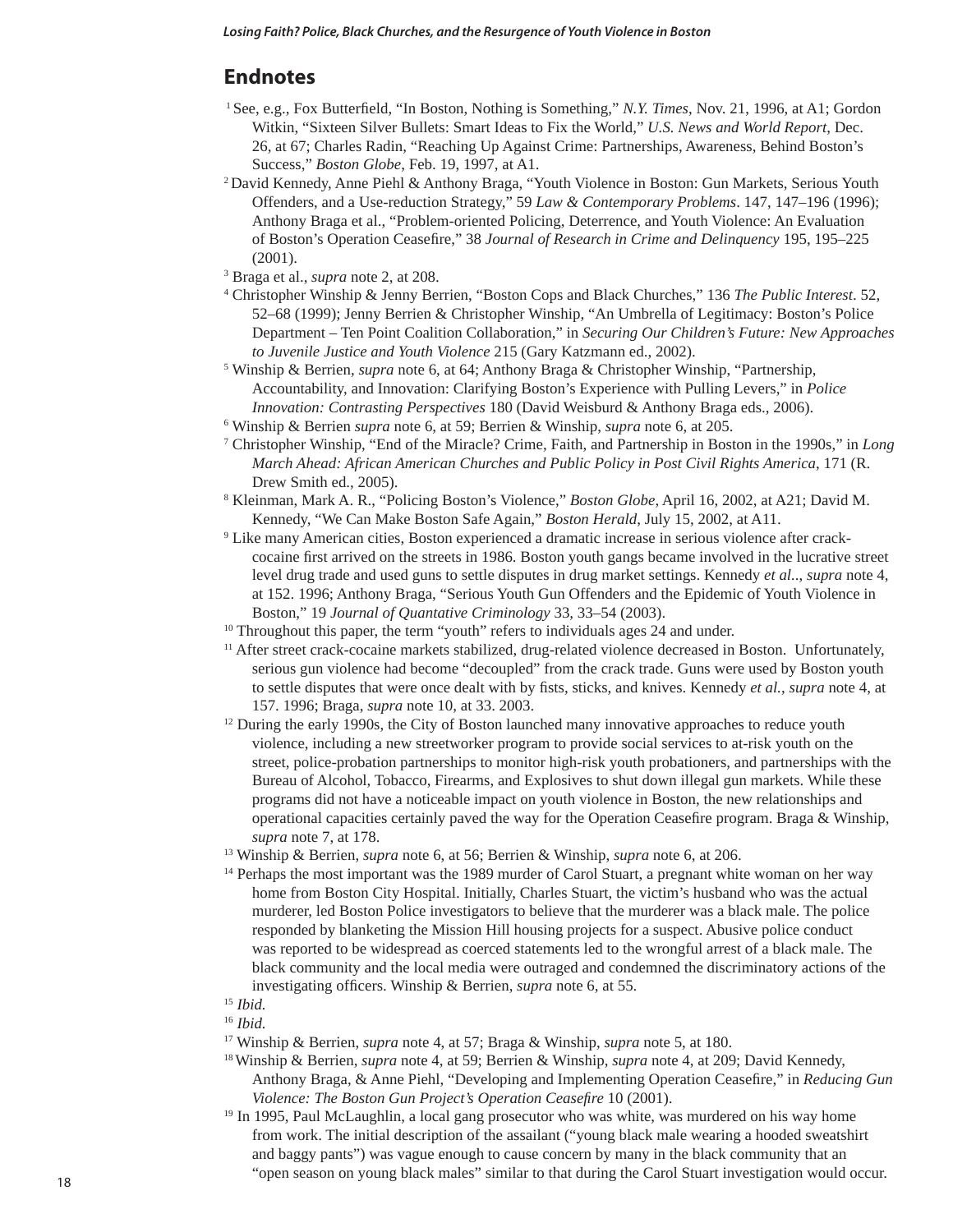Fortunately, these initial fears were unfounded as the black ministers and the Boston Police supported each other in the handling of the media and the ensuing investigation. The black ministers publicly praised the police for showing restraint in their conduct and the police praised the ministers for their willingness to provide help and keep the community calm. Winship & Berrien, *supra* note 6, at 60; Braga & Winship, *supra* note 7, at 181.

- <sup>20</sup> R. Chacon, "Boston Police Investigators Seek Cause of Undercover Officer's Injuries," *Boston Globe*, Feb. 4, 1995, at B22
- 21 J. Mallia & M. Mulvihill, "Minister Dies as Cops Raid Wrong Apartment," *Boston Herald*, Mar. 26, 1994, at A1
- 
- 22 Braga & Winship, *supra* note 5, at 180. 23 Problem-oriented policing works to identify *why* things are going wrong and to frame responses using a wide variety of innovative approaches. Using a basic iterative approach of problem identification, analysis, response, assessment, and adjustment of the response, this adaptable and dynamic analytic approach provides an appropriate framework to uncover the complex mechanisms at play in crime problems and to develop tailor-made interventions to address the underlying conditions that cause crime problems. See Herman Goldman, *Problem-Oriented Policing* 32 (1990); John Eck & William Spelman, *Problem-Solving: Problem-Oriented Policing in Newport News* 7 (1987); Anthony Braga, *Problem-Oriented Policing and Crime Prevention* 14 (2002).
- 24 Kennedy *et al.*, *supra* note 2, at 164. 1996; Kennedy *et al.*, *supra* note 18, at 28.
- 25 David Kennedy, Anthony Braga, & Anne Piehl, "The (Un)Known Universe: Mapping Gangs and Gang Violence in Boston¸" in *Crime Mapping and Crime Policing* 234 (David L. Weisburd & J. Thomas McEwen *eds.*, 1997).
- <sup>26</sup> *Ibid.*
- <sup>27</sup> This interagency working group included the Boston Police Department, Harvard University researchers, Ten Point Coalition, Boston Streetworkers program, Department of Youth Services (juvenile corrections), Massachusetts Probation, Massachusetts Parole, Boston School Police, Suffolk County District Attorney's Office, U.S. Attorney's Office, ATF, and other criminal justice, social service, and community-based agencies as needed. Collaborations that span the boundaries that divide criminal justice agencies from one another, criminal justice agencies from human service agencies, and criminal justice agencies from the community are necessary to legitimize, fund, equip, and operate complex strategies that are most likely to succeed in both controlling and preventing youth violence. Building upon the solid working relationships that were developed before 1995, the Operation Ceasefire working group created a very powerful "network of capacity" to prevent youth violence. This network was well positioned to launch an effective response to youth violence because criminal justice agencies, community groups, and social service agencies coordinated and combined their efforts in ways that could magnify their separate effects. Braga & Winship, *supra* note 7, at 178.
- 28 David Kennedy, "Pulling Levers: Chronic Offenders, High-Crime Settings, and a Theory of Prevention," 31 *Valpariso University Law Review*. 449, 449–484 (1997); David Kennedy, "Old Wine in New Bottles: Policing and the Lessons of Pulling Levers," in *Police Innovation: Contrasting Perspectives* 155 (David Weisburd & Anthony Braga *eds.*, 2006).
- 
- 
- <sup>29</sup> Kennedy et al., *supra* note 18, at 35.<br><sup>30</sup> Braga et al., *supra* note 2, at 207.<br><sup>31</sup> Braga et al., *supra* note 2, at 214. 2001. The National Academies' Panel on Improving Information and Data on Firearms concluded that the Ceasefire evaluation was compelling in associating the intervention with the subsequent decline in youth homicide. *Firearms and Violence: A Critical Reveiw* 238 (Charles Wellford, John Pepper & Carol Petrie *eds.*, 2005). However, the Panel also suggested that many complex factors affect youth homicide trends and it was difficult to specify the exact relationship between the Ceasefire intervention and subsequent changes in youth offending behaviors. While the NIJ-sponsored evaluation controlled for existing violence trends and certain rival causal factors such as changes in the youth population, drug markets, and employment in Boston, there could be complex interaction effects among these factors not measured by the evaluation that could account for some meaningful portion of the decrease. See also Jeffrey Fagan, "Policing Guns and Youth Violence," 12 *Future Child*. 133, 133–151 (2002); Richard Rosenfeld, Robert Fornango & Eric Baumer, "Did Ceasefire, Compstat, and Exile Reduce Homicide?," 4 *Criminology and Public Policy*, 419, 419–450 (2005).
- $32$  Firearms have long been noted as the weapon of choice in urban youth violence. See, e.g., Alfred Blumstein, "Youth Violence, Guns, and the Illicit Drug Industry," 86 *Journal of Criminal Law and Criminology* 10, 10–36 (1995); see also Philip J. Cook & John Laub, "After the Epidemic: Recent Trends in Youth Violence in the United States," in 29 *Crime and Justice: A Review of Research* 1, 26 (2002).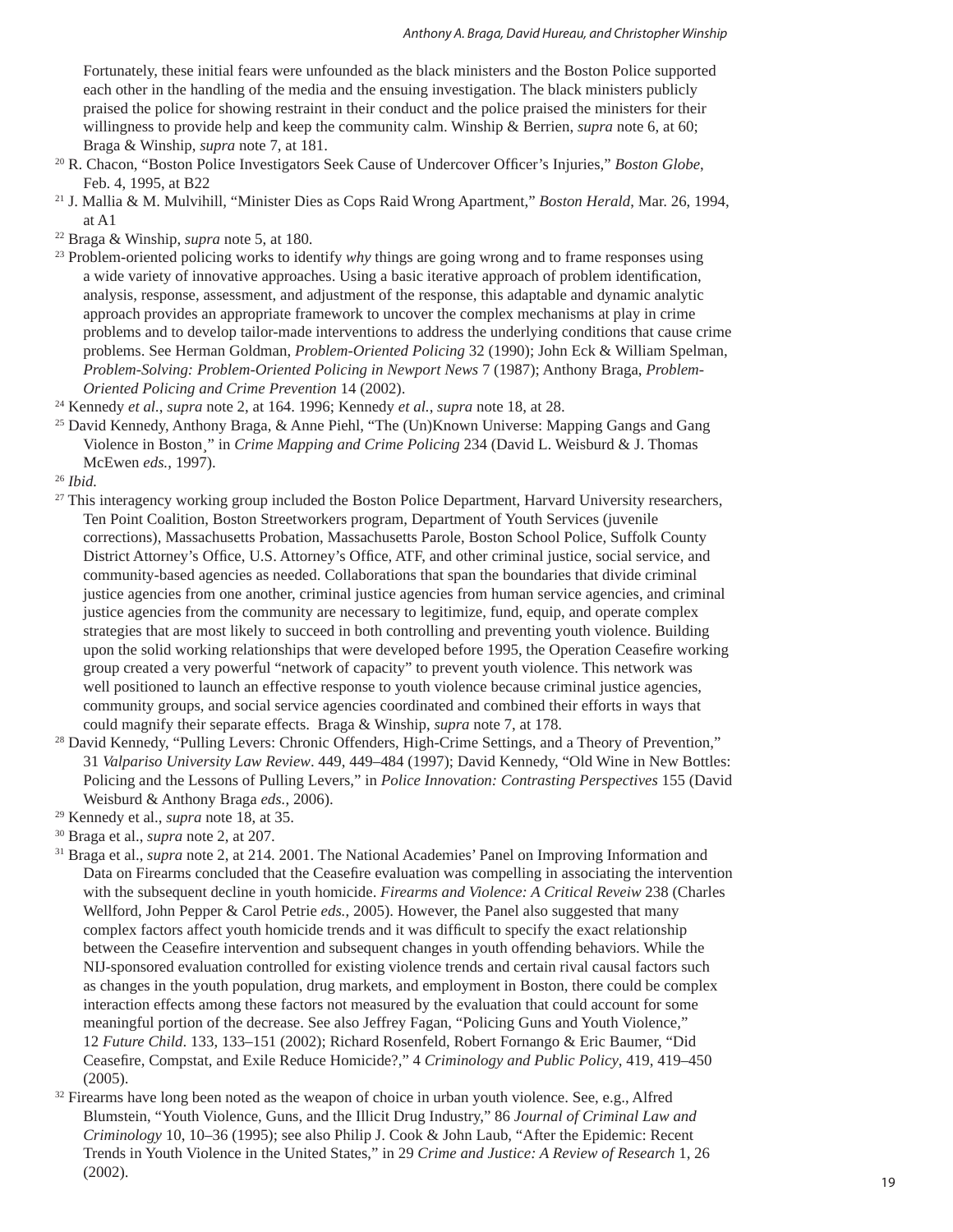- <sup>33</sup> Research has consistently demonstrated that a very small number of "hot spot" locations generate a bulk of urban crime problems. In Minneapolis, for instance, 5% of the addresses generated more than 50% of citizen emergency calls for service to the police. Lawrence Sherman, Patrick Gartin & Michael Buerger, "Hot Spots of Predatory Crime: Routine Activities and the Criminology of Place." 27 *Criminology*, 27–56 (1989). Boston gun violence hot spot locations were identified using kernel density spatial analysis tools available in ArcView 9.2 computerized mapping software. 34 Marvin Wolfgang, *Patterns in Criminal Homicide* 175 (1958); Janet Lauritsen, Robert Sampson & John
- Laub, "The Link Between Offending and Victimization Among Adolescents," 29 *Criminology* 265, 265–291 (1991); Cook & Laub, *supra* note 33, at 11.
- <sup>35</sup> A large body of research evidence documents the extensive prior criminal justice system involvement of an overwhelming majority of homicide offenders. See, e.g., Wolfgang, *supra* note 35, at 88-105. 1958; Kennedy *et al.*, *supra* note 4, at 160. 1996; A. Swersey & E. Enloe, *Homicide in Harlem* 5-15 (1975); Gary Kleck & David Bordua, "The Factual Foundation for Certain Key Assumptions of Gun Control," 5 *Law and Policy Quarterly*, 271, 271–298 (1983).
- 36 In the gang literature, this wide range of offending is described as "cafeteria-style" offending. Malcolm Klein, *The American Street Gang* 22 (1995).
- 37 Street gang violence tends to occur in cycles in most American cities. Malcolm Klein, "Street Gang Cycles," in *Crime* 217 (James Q. Wilson & Joan Petersilia *eds.*, 1995). Conflicts among gangs and criminally active groups account for a large share of urban homicide. City-level studies have found gang-related motives in more than one third of homicides in Chicago, 50 percent of the homicides in Los Angeles' Boyle Heights area, and 70 percent of homicide in Lowell, Massachusetts. Carolyn Block & Richard Block, National Insititute of Justice, NCJ NO. 144782, "Street Gang Crime in Chicago" 1-8 (1993); George Tita, Kevin Jack Riley & Peter Greenwood, "From Boston to Boyle Heights: The Process and Prospects of a 'Pulling Levers' Strategy in a Los Angeles Barrio," in *Policing Gangs and Youth Violence* 102-114 (Scott Decker *ed.*, 2003); Anthony Braga, Jack McDevitt & Glenn Pierce, "Understanding and Preventing Gang Violence: Problem Analysis and Response Development in Lowell, Massachusetts," 9 *Police Quarterly* 20, 20–46 (2006).
- <sup>38</sup> Law enforcement agencies in different cities use different definitions for "gang-related" crime, which affect the amount of gang-related crimes reported. For example, Los Angeles police define homicide as "gang-related" when gang members participate, regardless of motive; Chicago police use a more restrictive definition and classify homicides as "gang-related" only if there is a gang motive evident. Cheryl Maxson & Malcolm Klein, "Street Gang Violence: Twice as Great, or Half as Great?," in *Gangs in America* 6 (C. Ronald Huff *ed.*, 1990). In the Boston research, homicides were considered to be connected to gangs if  $(1)$  the murderer was a gang member and  $(2)$  the motivation behind the murder was known or believed to be connected to gang activity, or if (1) the victim was a gang member and (2) the motivation behind the murder was known or believed to be connected to gang activity. Thus, the killing of a gang member by another gang member in a dispute over contested turf would be considered gang-related or the killing of a non-gang bystander during the same dispute would be considered gang-related. However, the killing of a gang member by a non-gang member during a robbery attempt was not considered to be gang-related. Kennedy *et al.*, *supra* note 26, at 231. 1997.
- <sup>39</sup> Chronic disputes, or "beefs," among gangs were the primary drivers of gang violence in Boston. A majority of Boston youth homicides identified as gang-related were not about drugs, money, turf, or other issues in which the violence could be reasonably construed to be instrumental. They were usually personal and vendetta-like. Anthony Braga, Anne Piehl & David Kennedy, "Youth Homicide in Boston: An Assessment of Supplementary Homicide Reports," 3 *Homicide Studies*, 277, 277– 299 (1999).  $^{40}$  As many scholars observe, defining the term "gang" is a very complex issue. See, *e.g.*, Richard A. Ball
- & G. David Curry, "The Logic of Definition in Criminology: Purposes and Methods for Defining 'Gangs'," 33 *Criminology* 225, 225–45 (1995). It is worth noting that while Boston authorities use the word "gang," it is in some sense a term of convenience meaning in practice only "self identified group of kids who act corporately (at least sometimes) and violently (at least sometimes)" (Kennedy, Piehl & Braga, *supra* note 26, at 232. 1997). What "gang" means in Boston bears little resemblance to what it means in, for instance, Chicago and Los Angeles. This commonplace finding is critical to the analysis and comprehension of gang and group-related youth crime and violence. The character of criminal and disorderly youth gangs and groups varies widely both within and across cities (Klein, *supra* note 37, at 20. 1995). The number of Boston gangs and their membership was estimated based on focus group sessions with Boston Police officers and detectives with experience working with gangs in each of Boston's policing districts.
- 41 Boston gangs have, on average, 22 members and range in size from only 5 to nearly 100 members, and 60 percent have a total membership of 20 or fewer members.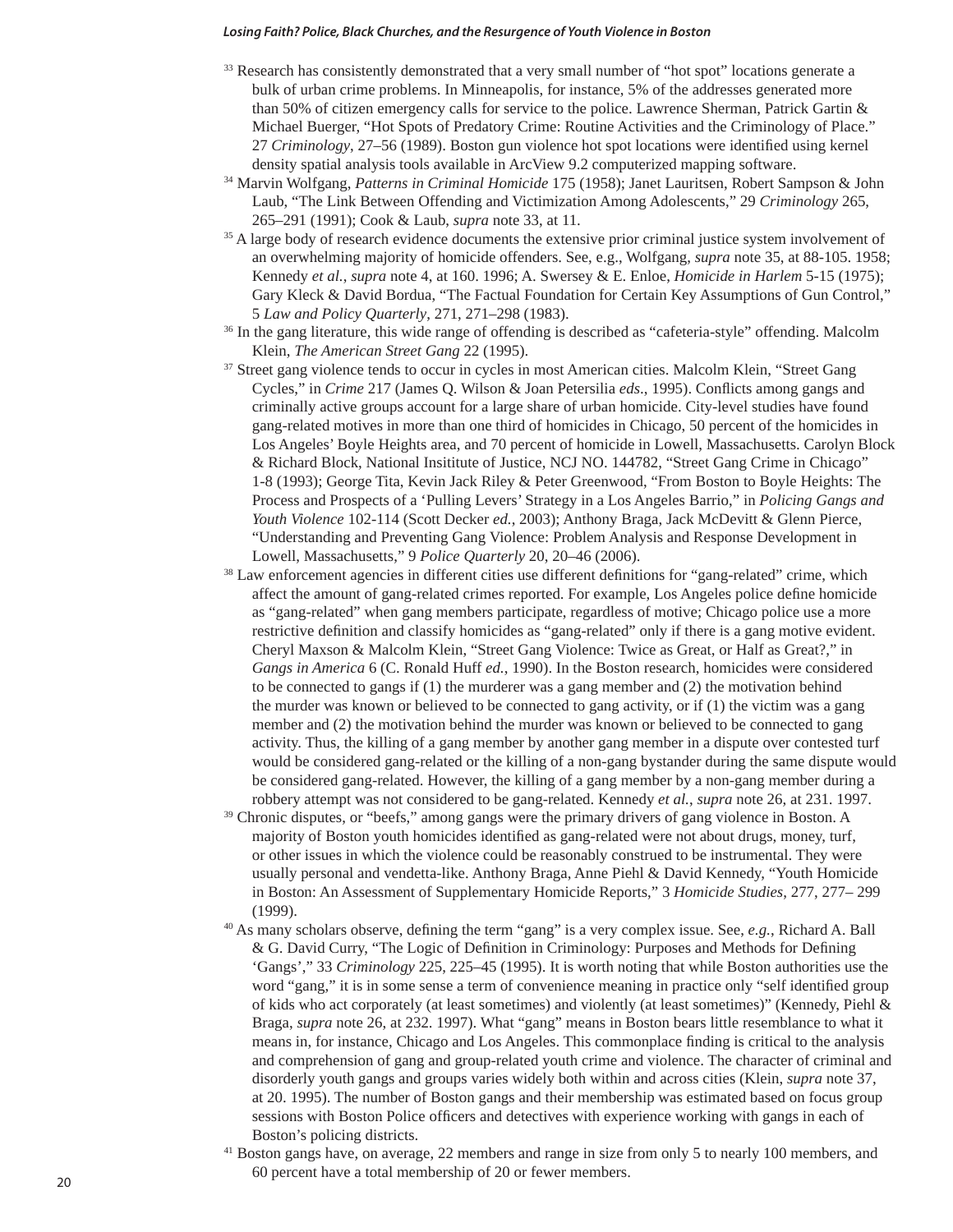- <sup>42</sup> Many police departments compare counts of FBI Uniform Crime Reports Index crimes from the current year to Index crime counts from the previous year to measure its performance in controlling crime their respective jurisdictions. This approach limits the ability of police departments to understand longer term crime trends and important changes in subcategories of crime or victim populations. See, *e.g.*, Mark Moore, *Recognizing Value in Policing: The Challenge of Measuring Police Performance* 119- 133 (2002).
- <sup>43</sup> During this time period, the Boston Police Department and its partners did focus intelligence gathering and enforcement actions on holding violent gang members accountable for their crimes. For instance, in April 2005, the Bureau of Investigative Services and the Bureau of Administration and Technology, under the leadership of Superintendent Paul Joyce, Sergeant John Daley, Detective Earl Perkins, and Carl Walter, established the Boston Regional Intelligence Center (BRIC) to collect and disseminate tactical intelligence on violent gangs and other crime problems. The BRIC was also responsible for developing informational resources to support other law enforcement functions such as counter-terrorism and homeland security. However, the Boston Police Department did not use these information resources to unravel yearly homicide trends in a way that would have detected the steady increase in gang-related homicides. As recently as April 2006, Commissioner Kathleen O'Toole blamed the growing homicide problem on an increasing juvenile population and prisioner reentry issues. O'Ryan Johnson, Program Seen as a Prevention Tool, *Boston Herald*, April 8, 2006 at 2. 44 Braga & Winship, *supra* note 5, at 174.
- 
- 45 Esther Scott, *Revisiting Gang Violence in Boston*, Kennedy School of Government Case No. 1887.0, 20 (2007).
- 46 Braga &Winship, *supra* note 5, at 174.
- 47 Anthony A. Braga, "Gun Enforcement and Ballistic Imaging Techonology in Boston," in *Ballistic Imaging*, 294 (Daniel Cork, John E. Rolph, Eugene S. Meireran, and Carol V. Petrie, eds., 2003); Anthony A. Braga, Anne M. Piehl, and David M. Hureau, *Controlling Violent Offenders Released to the Community: An Evaluation of the Boston Reentry Initiative*, Program in Criminal Justice Working Paper, Harvard Kennedy School of Government, 2 (2008) (unpublished manuscript on file with authors).
- <sup>48</sup> *Ibid.*
- <sup>49</sup> Office of Community Oriented Policing Services, U.S. Department of Justice, *Applying Community Policing Principals Post 9/11* (2004).
- 50 Suzanne Smalley & Donovan Slack, "Killings Equal 10-Year High," *Boston Globe*, Nov. 30, 2005, at A1. 51 See, *e.g.*, Steven Levitt, "Using Election Cycles in Police Hiring to Estimate the Effect of Police on
- Crime," 23 *Public Policy*, 523 (1997); Thomas Marvell & Carlisle Moody, "Specification Problems, Police Levels, and Crime Rates," 34 *Criminology* 609 (1996).
- <sup>52</sup> *Committee to Review Research on Police Policy and Practices, Fairness and Effectiveness in Policing: The Evidence* 5 (Wesley Skogan & Kathleen Frydl *eds.,* 2004); David Weisburd & John Eck, "What Can Police Do to Reduce Crime, Disorder, and Fear," 593 *Annals of American Academy of Political and Social Science* 42, 42–65 (2004).
- 53 Michael Rosenwald & Douglas Belkin, "Police Chief Gets British Offer," *Boston Globe*, Sept. 8, 2003, at A1. 54 Andrea Estes & Michael Rosenwald, "O'Toole reaches out to Community," *Boston Globe*, Feb. 13, 2004
- 
- at A1. 55 Brian McGrory, "A Downpour of Fallout," *Boston Globe*, February 6, 2004 at A12.
- 56 Donald K. Stern *et al.*, Boston Police Department Independent Commission, *Report of the Commission Investigating the Death of Victoria Snelgrove* 1 (May 25, 2005).
- 57 Scott, *supra* note 45, at 12.
- 58 Suzanne Smalley, "Hub Police Sweeps Get Slim Results," *Boston Globe*, Nov. 26, 2006, at A1.
- <sup>59</sup> *Ibid.* 60 *Ibid.*
- 

- 
- <sup>63</sup> Donovan Slack, "Police Commissioner Job is the Talk of the Town," *Boston Globe*, May 9, 2006, at B1.<br><sup>64</sup> Michele McPhee, "Commish Puts Police Commanders on Spot," *Boston Herald*, Jan. 31, 2007, at 12.<br><sup>65</sup> Suzanne
- 
- at A1. 67 Braga & Winship, *supra* note 5, at 182.
- 
- <sup>68</sup> *Boston Globe* Editorial, August 7, 2004, at A10. 69 *Ibid.*

<sup>&</sup>lt;sup>61</sup> Michele McPhee & O'Ryan Johnson, "Hub Bracing for Bloodshed," *Boston Herald*, Nov. 30, 2006, at 5. <sup>62</sup> *Ibid.*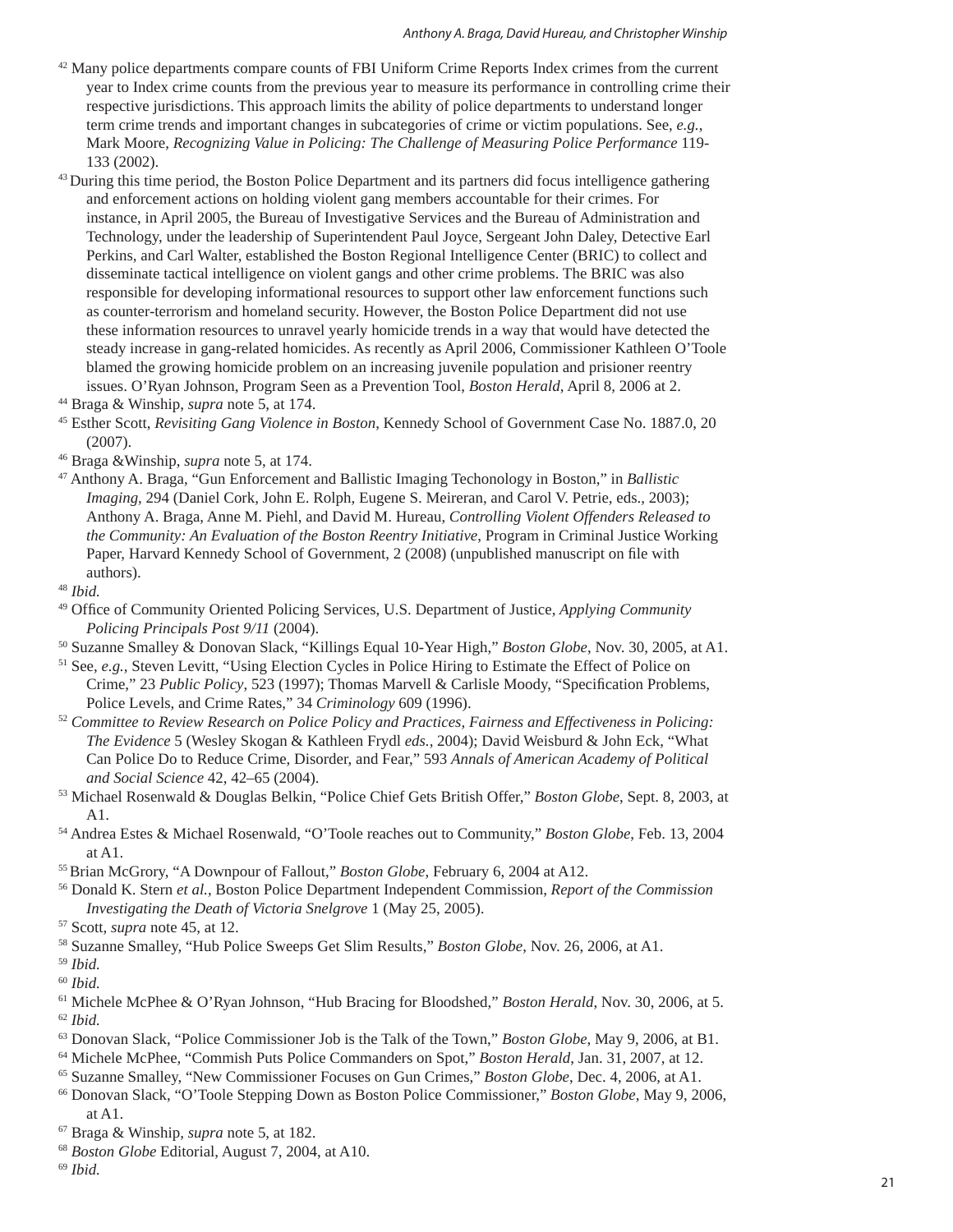- 71 Charles Radin, "A shattered alliance," *Boston Globe*, Feb. 14, 2006, at B1.
- 72 Scott, *supra* note 45, at 6.
- 73 Francie Latour, "Friction among clergy members seen in partnership," *Boston Globe,* Nov. 2, 2001, at B5. 74 Scott, *supra* note 45, at 9.
- 

- <sup>76</sup> *Ibid.*
- <sup>77</sup> *Ibid.*
- <sup>78</sup> *Ibid.*
- <sup>79</sup> *Ibid.*
- <sup>80</sup> *Ibid.*
- <sup>81</sup> *Ibid.*
- <sup>82</sup> *Ibid.*
- <sup>83</sup> *Ibid.* at 10.
- 84 David Hureau, *Building Community Partnerships and Reducing Youth Violence in Boston's Cape Verdean Neighboroods* 15 (2006)(unpublished policy analysis exercise on file with authors). <sup>85</sup> *Ibid.* at 2.

- 86 Francie LaTour & Michael S. Rosenwald, "Voluble Rivers Once Again Stirs Controversy," *Boston Globe* May 26, 2003, at B4. In his analysis, David Hureau notes, "Pedro and Julio are certainly not typical Cape Verdean names—the names used by Rivers suggest an apparent ignorance of Cape Verdean culture" (Hureau, *supra* note 97, at 4).<br><sup>87</sup> This incident was not the first time Rivers had generated controversy in Boston's Cape Verdean
- community. Earlier in the year, his Ella J. Baker House had passed out anti-crime fliers to Cape Verdean youth reading "Ya bring the noise, ya get the noise. Welcome to America!" The maker of the flyers was unaware, or didn't care, that over 75% of Cape Verdean youths in Boston were born in the United States, Hureau, *supra* note 84, at 5.

<sup>89</sup> *Ibid.*

- <sup>90</sup> *Ibid.* at 5.
- <sup>91</sup> The Boston Public Safety Survey is a phone survey of Boston residents managed by the Boston Police Department and administered every two years by a private polling company. Beginning in 1997, the survey engaged stratified sampling techniques to ensure a sample that was representative of Boston residents across BPD districts (e.g., in 1997, 3,046 residents were surveyed). Due to budget shortfalls, the survey was delayed by one year in 2005 and administered in 2006.
- $92$  From 1993 (when electronic data became available) to 2001, we were able to determine the number of cases filed by citizens against BPD officers, but were unable to reliably measure the number of complaints associated with each case. This problem arose because BPD's tracking system during that era only provided the nature of the complaint, i.e. "use of force" or "Violation of Rule 102, Section 4" without specifying how many times this complaint should be applied. For example, if a case involved two officers, and complaints of "use of force" and "disrespectful treatment" were made, the BPD tracking system made it impossible to tell whether this case should result in two, three, or four complaints—or possibly many more if the complaint was issued by more than one complainant. However, this information became available with the advent of the 2001 case tracking system. Using an adjustment methodology, we developed reasonable estimates of the number of complaints made against officers from 1993-2000. Making use of the precise data available after 2001, a case to complaint ratio of 2.6 was calculated for the period of 2001-2006 and applied retrospectively to the reliable figure of citizen complaint cases from 1993-2000. From these estimates, further estimates were generated for complaint categories of interest (use of force, disrespectful treatment, rights/due process violations) by calculating the underlying percentage of each category's incidence by year and applying these category percentages to the new estimated complaint totals. We believe this adjustment methodology allows for a standardized way of understanding trends in community complaints against BPD officers over the 1993-2006 time period.
- 93 Anthony A. Braga, "Boston Community Policing," in *Encyclopedia of Police Science 94-98* (Jack R. Greene, ed., 2007.
- 94 Irving Spergel, *The Youth Gang Problem: A Community Approach* 145-281 (1995); G. David Curry & Scott H. Decker, *Confronting Gangs: Crime and Community* 141-164 (1998).
- 95 Anthony Braga & David Kennedy, "Reducing Gang Violence in Boston," in *Responding to Gangs, Evalution and Research* 266, 277-283 (Winifred L. Reed & Scott H. Decker *eds.*, 2002). 96 Scott, 1997, *supra* note 45, at 12.

97 Anthony A. Braga & Jeffrey L. Brown, "Negotiating Gang Peace," *Boston Globe*, Mar. 31, 2007, at

<sup>70</sup> *Ibid.*

<sup>75</sup> *Ibid.*

<sup>88</sup> Hureau, *supra* note 97, at 5.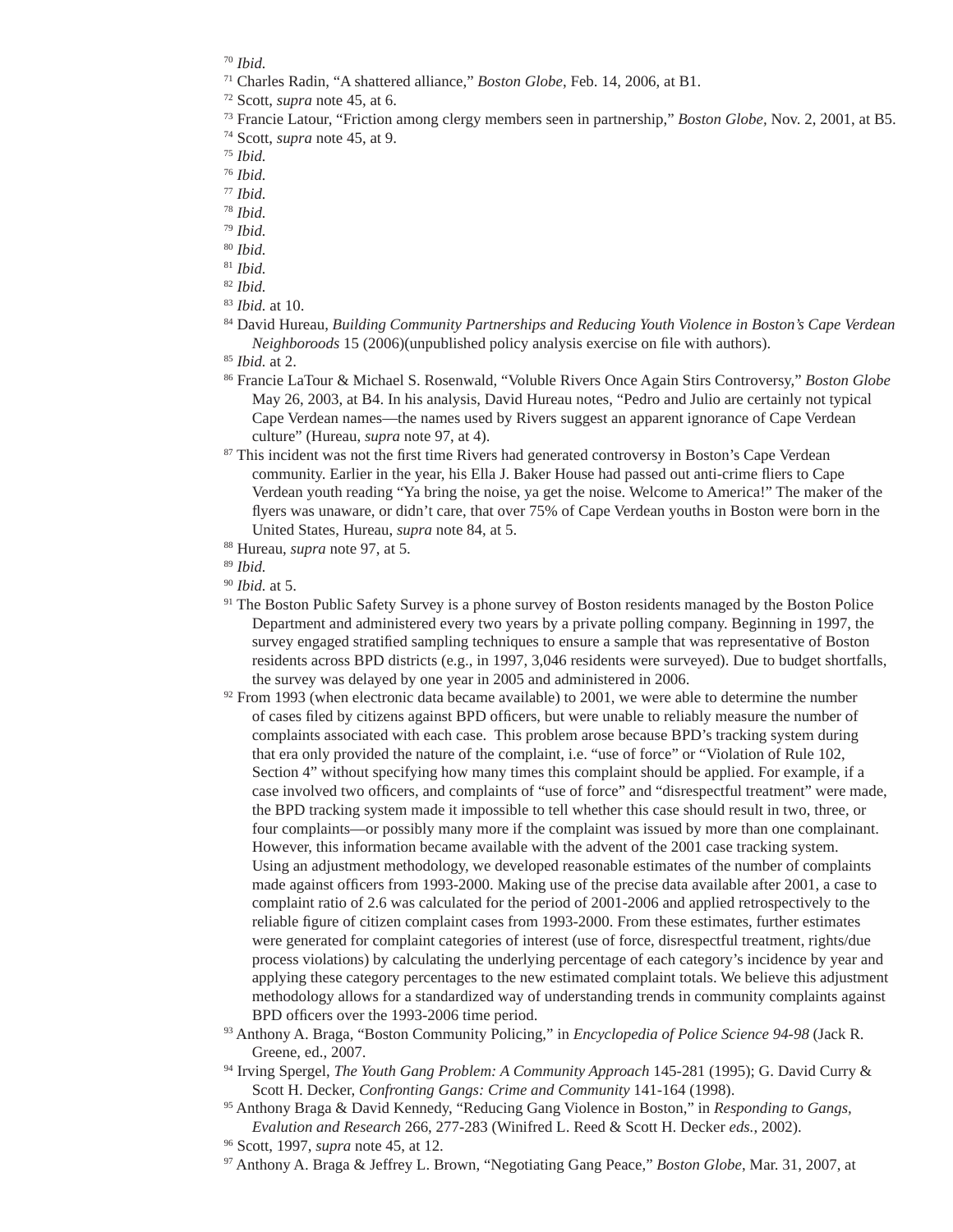A11; Suzanne Smalley, "2 Gangs Find Real Peace, in Secret," *Boston Globe*, Nov. 5, 2006, at A1; Adrian Walker, "Best Hope for Bromley," *Boston Globe*, Jan. 22, 2007, at B1; Suzanne Smalley, "Menino Looks to Replicate Gang Truce," *Boston Globe*, Nov. 6, 2006, at B1.

- <sup>98</sup> See Braga & Brown, *supra* note 96, at A11.<br><sup>99</sup> David Abel, "Gang Leader's Slaying Endangers Truce," *Boston Globe*, Nov. 29, 2006, at A1.
- <sup>100</sup> See Smalley, *supra* note 96, at A1; Braga & Brown, *supra* note 96, at A11.
- <sup>101</sup> This simple trend analysis compares shootings during the ten months before the truce to ten months following the truce. The number of shootings decreased from 19 incidents during the pre-treatment time period to only 9 incidents during the treatment time period.
- 102 Suzanne Smalley, "Police to Launch Recruiting Campaign," *Boston Globe*, Feb. 19, 2007, at A1.
- 103 Brian Ballou, "Walking the Beat, Bridging a Gap," *Boston Globe*, Apr. 15, 2007, at A1.

<sup>104</sup> *Ibid.*

- 105 Maria Cramer, "2007 Drop in Crime Buoys Hub Leaders," *Boston Globe*, Jan. 1, 2008, at A1.
- 106 Mark Moore, "Creating Networks of Capacity: The Challenge of Managing Society's Response to Youth Violence," in *Securing Our Children's Future: New Approaches to Juvenile Justice and Youth Violence* 338-381 (Gary Katzmann *ed.*, 2002)

<sup>107</sup> *Ibid.*

<sup>108</sup> *Ibid.*